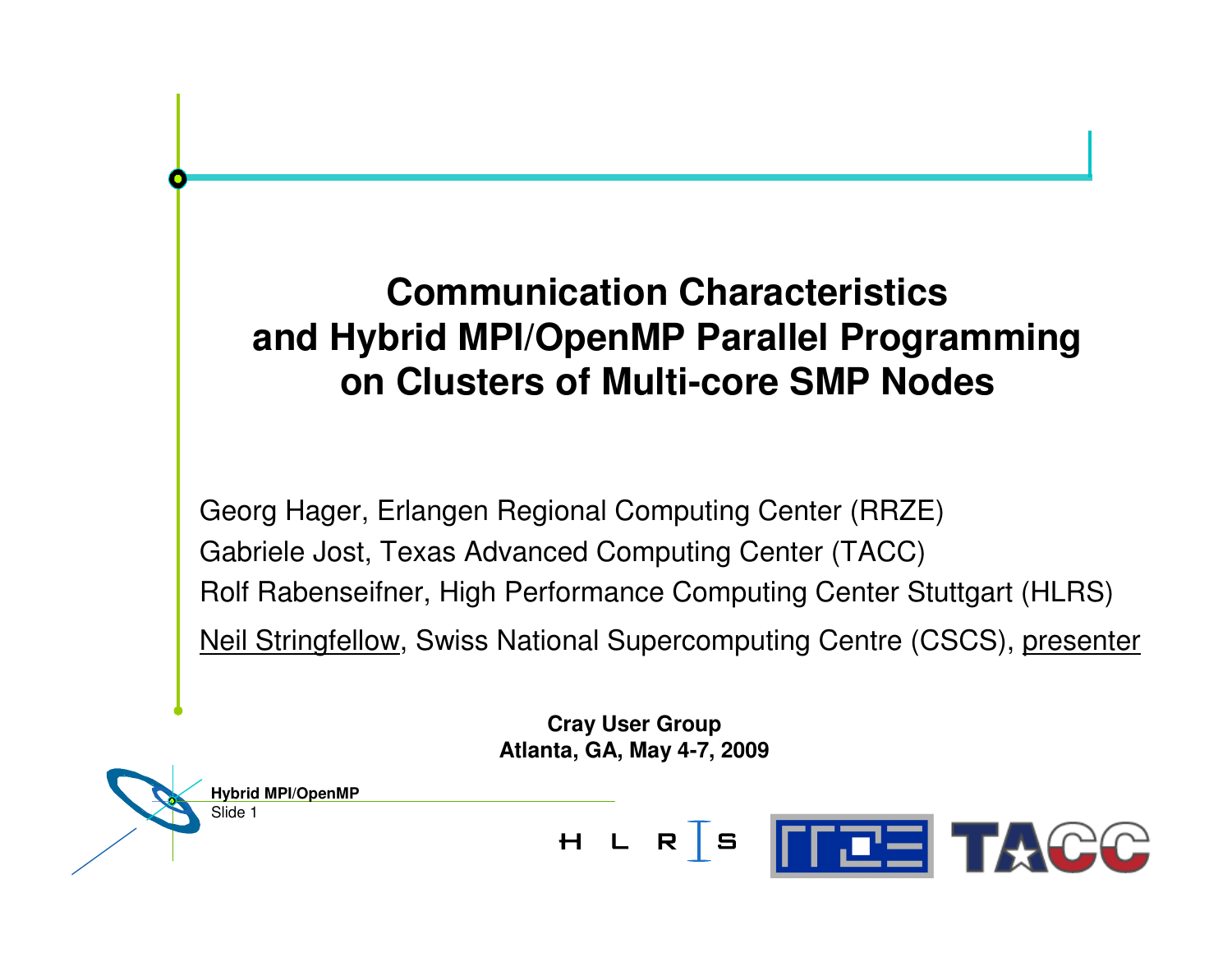### **Aspects & Outline**

- • **High Performance Computing (HPC) systems**
	- –Always hierarchical hardware design
	- –Programming models on hierarchical hardware
- • **Mismatch problems**
	- –Programming models are not suited for hierarchical hardware
- • **Performance opportunities with MPI+OpenMP hybrid programming**
	- –NPB BT/SP-MZ benchmark results on Cray XT5
- • **Optimization always requires knowledge about the hardware**
	- –… and appropriate runtime support
	- –It's <sup>a</sup> little more complicated than **make; mpirun**

Slide 2 Hybrid MPI/OpenMP

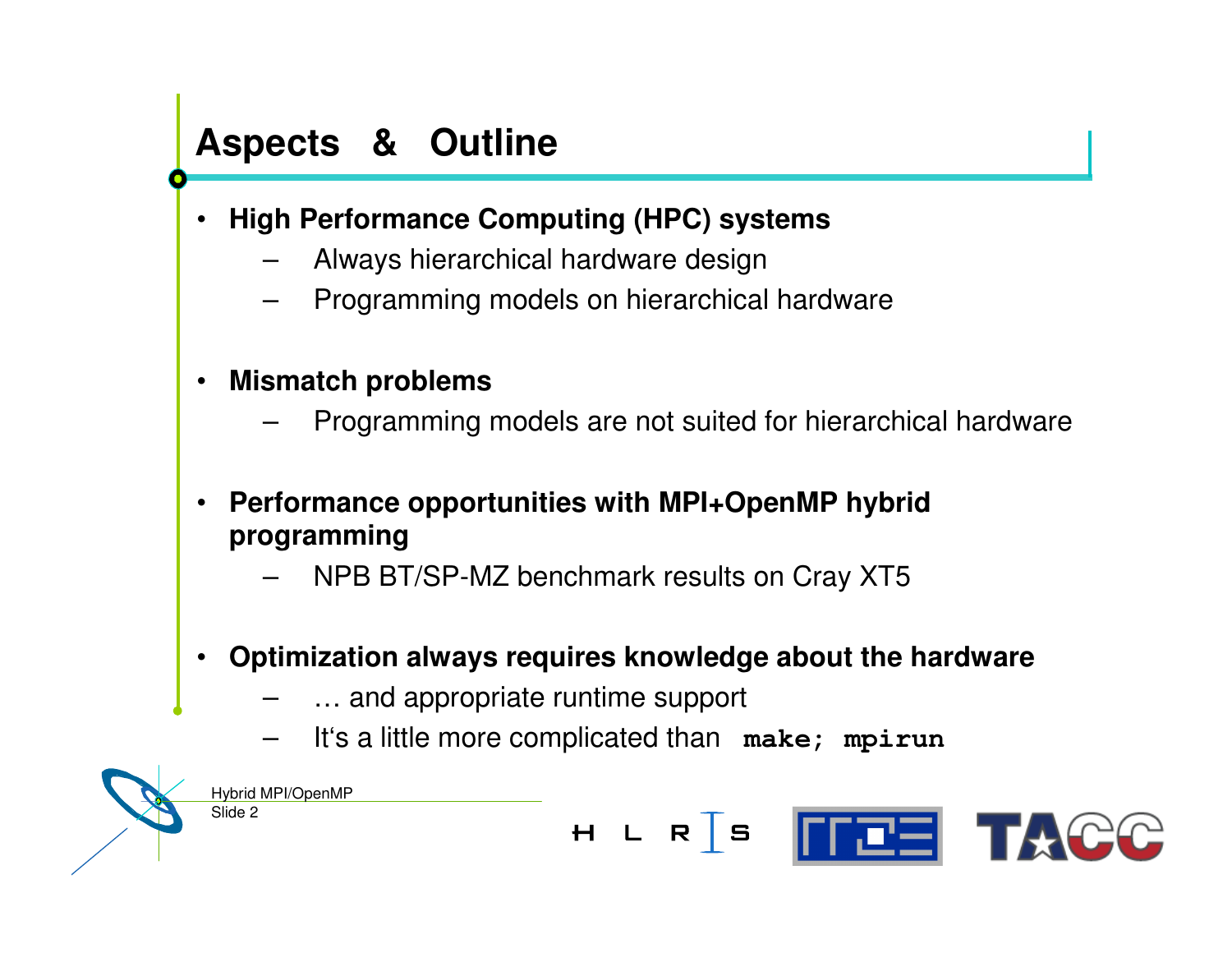## **High Performance Computing (HPC) systems hierarchical hardware design!**

- • Efficient programming of clusters of SMP nodes **SMP nodes:**
	- **Dual/multi core CPUs**
	- **Multi CPU shared memory**
	- **Multi CPU ccNUMA**
	- **Any mixture with shared memory programming model**
- •• Hardware range

•

•

**…**

- **mini-cluster with dual-core CPUs**
- **large constellations with large SMP nodes**
	- **… with several sockets (CPUs) per SMP node**
	- **… with several cores per socket**
- **Hierarchical system layout**



**Core**

**CPU(socket)**

**SMP board**

**ccNUMA node**

**Cluster of ccNUMA/SMP nodes**

*CPUs*

*SMP nodes*

#### •**Hybrid MPI/OpenMP programming seems natural**

- •**MPI between the nodes**
- **OpenMP inside of each SMP node**

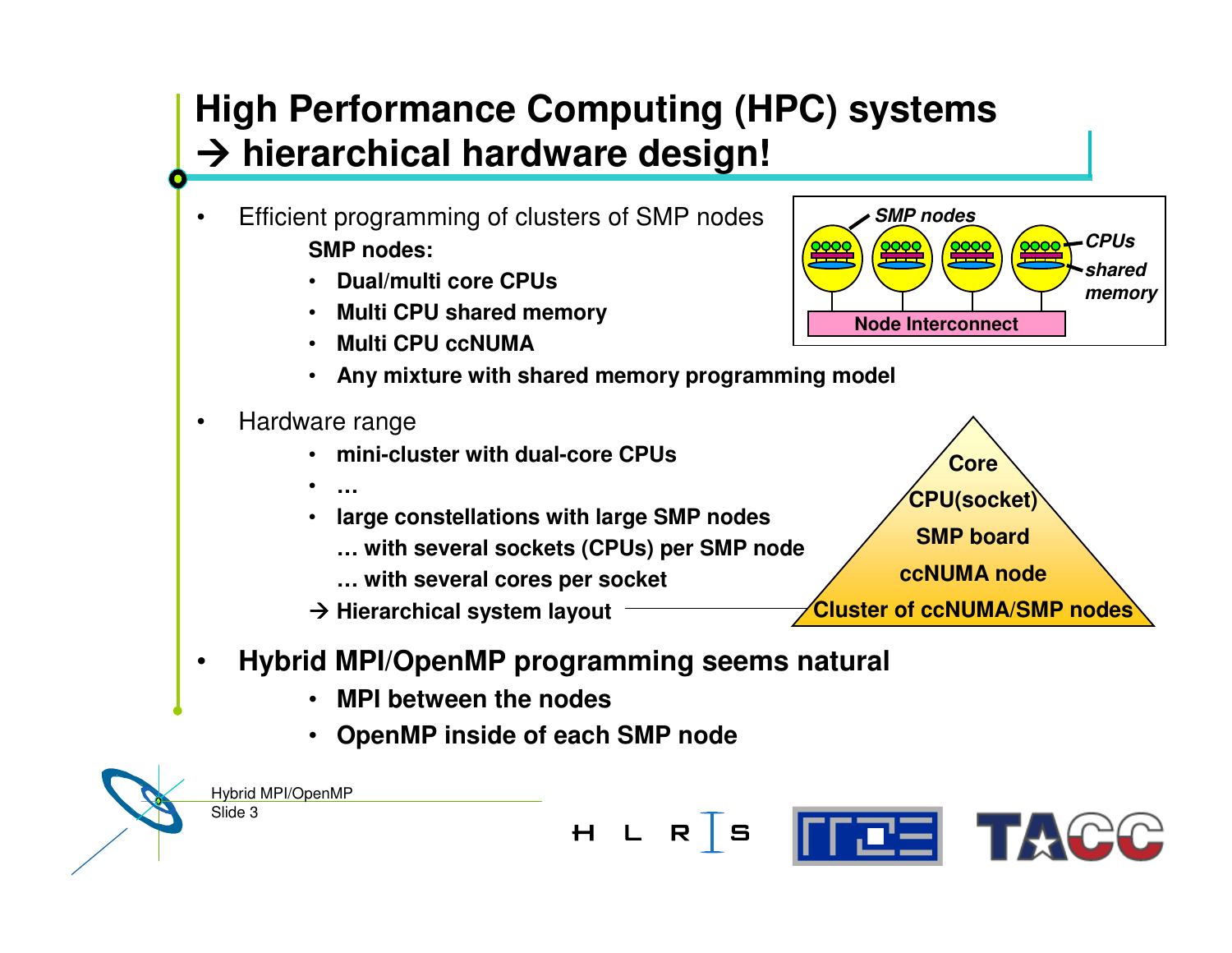### **Which is the best programming model?**

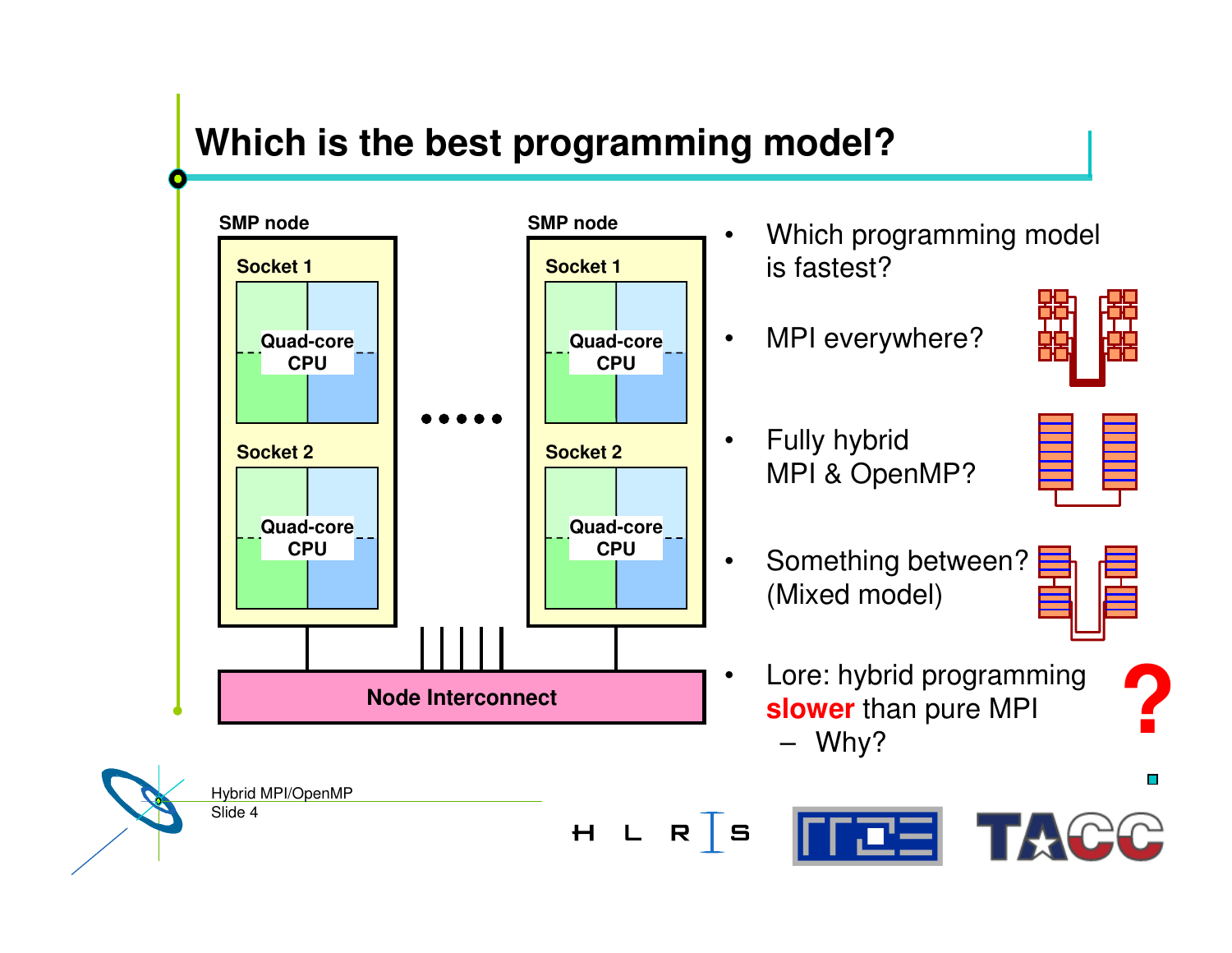## **Example** from SC

- •• Pure MPI versus Hybrid MPI+OpenMP (Masteronly)
- •• What's better?
	- $\rightarrow$  What does it depend on?





Figures: Richard D. Loft, Stephen J. Thomas, JohnM. Dennis:

Terascale Spectral Element Dynamical Core for Atmospheric General Circulation Models. Proceedings of SC2001, Denver, USA, Nov. 2001. http://www.sc2001.org/papers/pap.pap189.pdf Fig. 9 a n d 10.

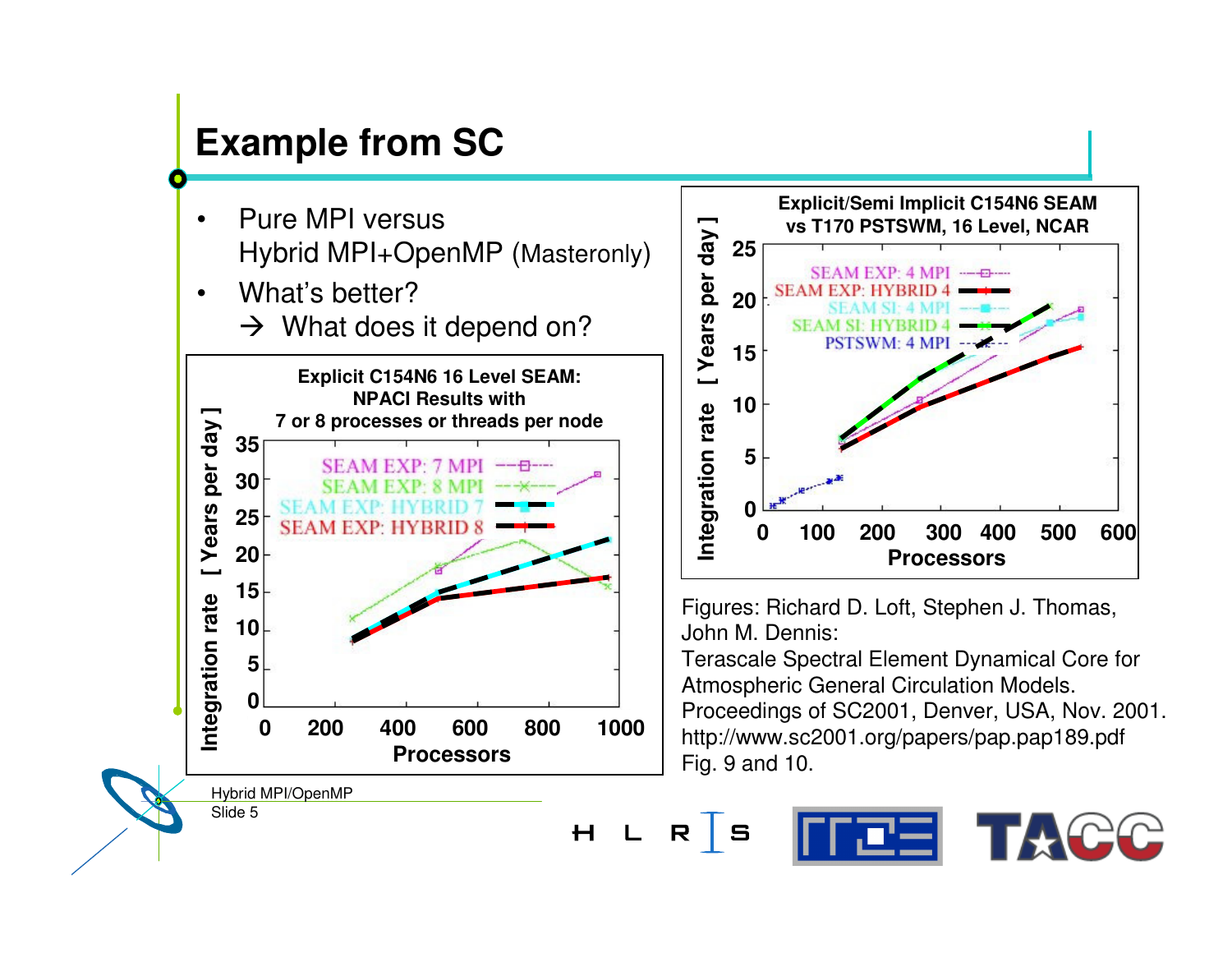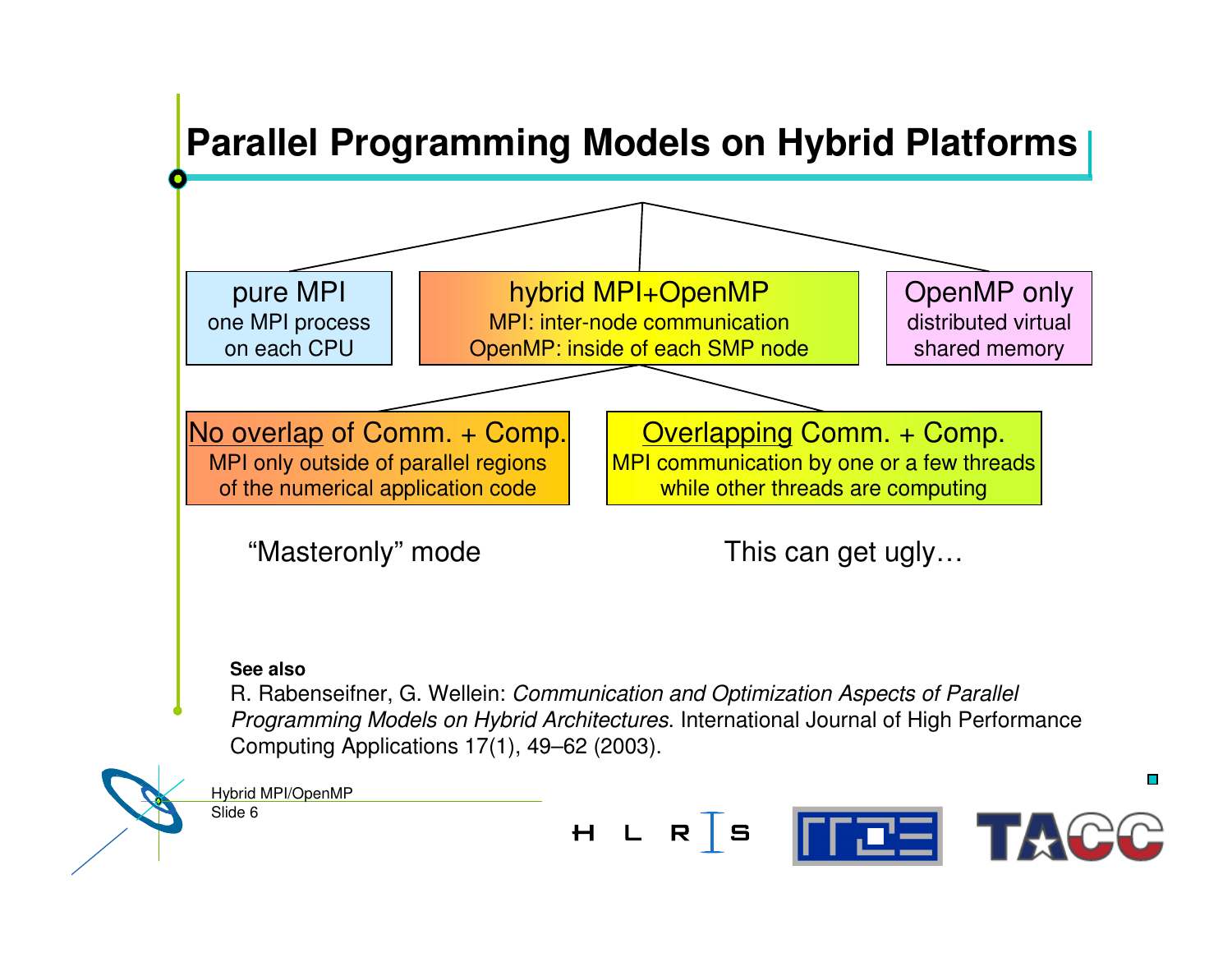### **Pure MPI**

pure MPI one MPI process on each CPU

#### Advantages

- No modifications on existing MPI codes
- –MPI library need not to support multiple threads

#### Major problems

- Does MPI library internally use different protocols?
	- **Network communication between the nodes**
	- **Shared memory inside of the SMP nodes**
		- Usually true today, but see later

 $H L R S$ 

- Does application topology fit on hardware topology?
- MPI-communication inside of SMP nodes unnecessary?

**FEE TACC** 

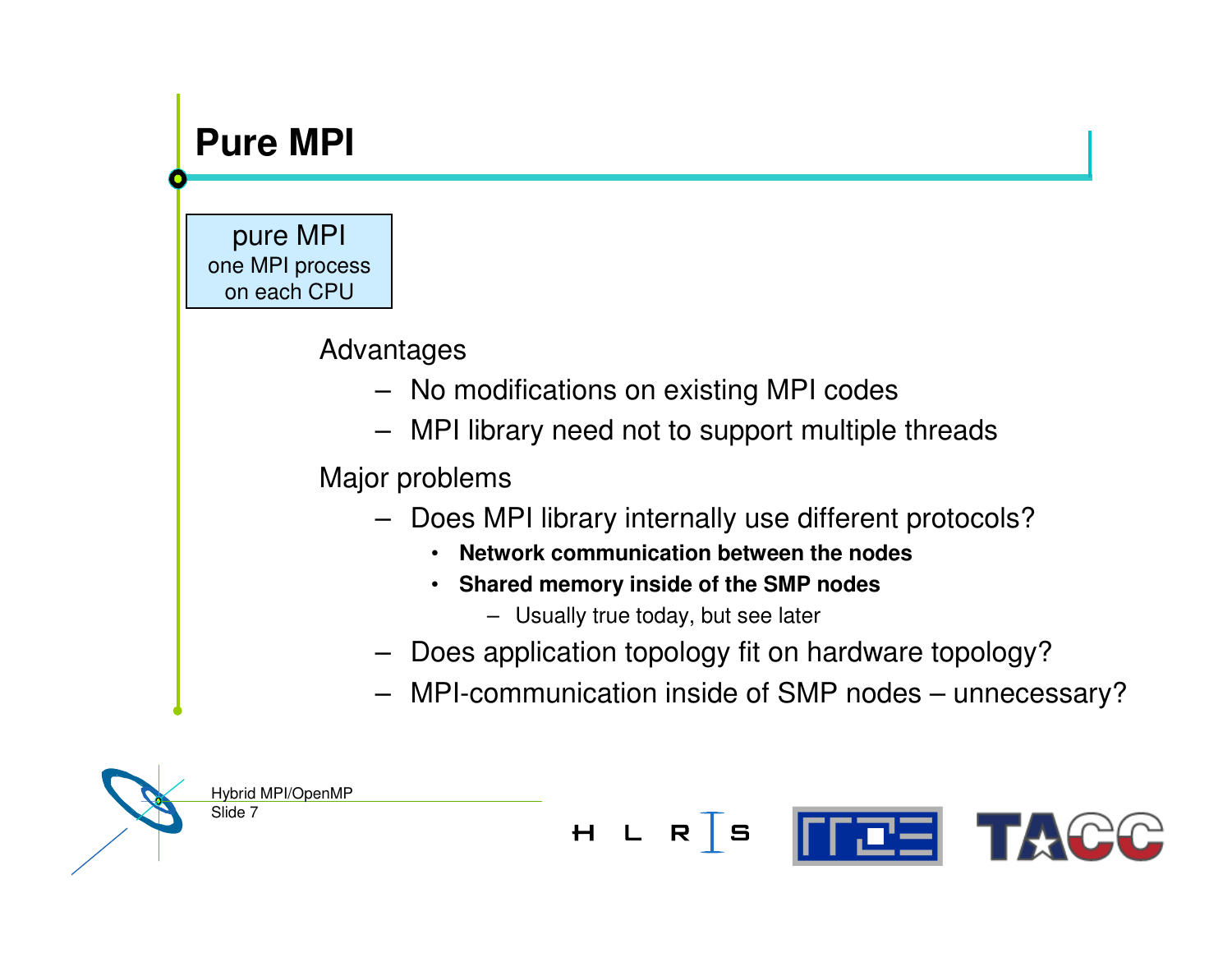## **Hybrid Masteronly**

**Masteronly** MPI only outside of parallel regions

#### *for (iteration ….)*

*{*

#pragma omp parallel *numerical code*/\*end omp parallel \*/

Slide 8

Hybrid MPI/OpenMP

**/\* on master thread only \*/** *MPI \_ Send (original data to halo areas in other SMP nodes) MPI \_ Recv (halo data from the neighbors) } /\*end for loop*

#### **Advantages**

- No message passing inside SMP nodes
- No intra-node topology problem (but watch thread placement)

#### **Major Problems**

- All other threads are sleeping while master thread communicates!
- Inter-node bandwidth saturation?
- As of MPI 2.1, MPI lib must support at least MPI \_ THREAD \_ FUNNELED (there is no MPI \_ THREAD \_ MASTERONLY)

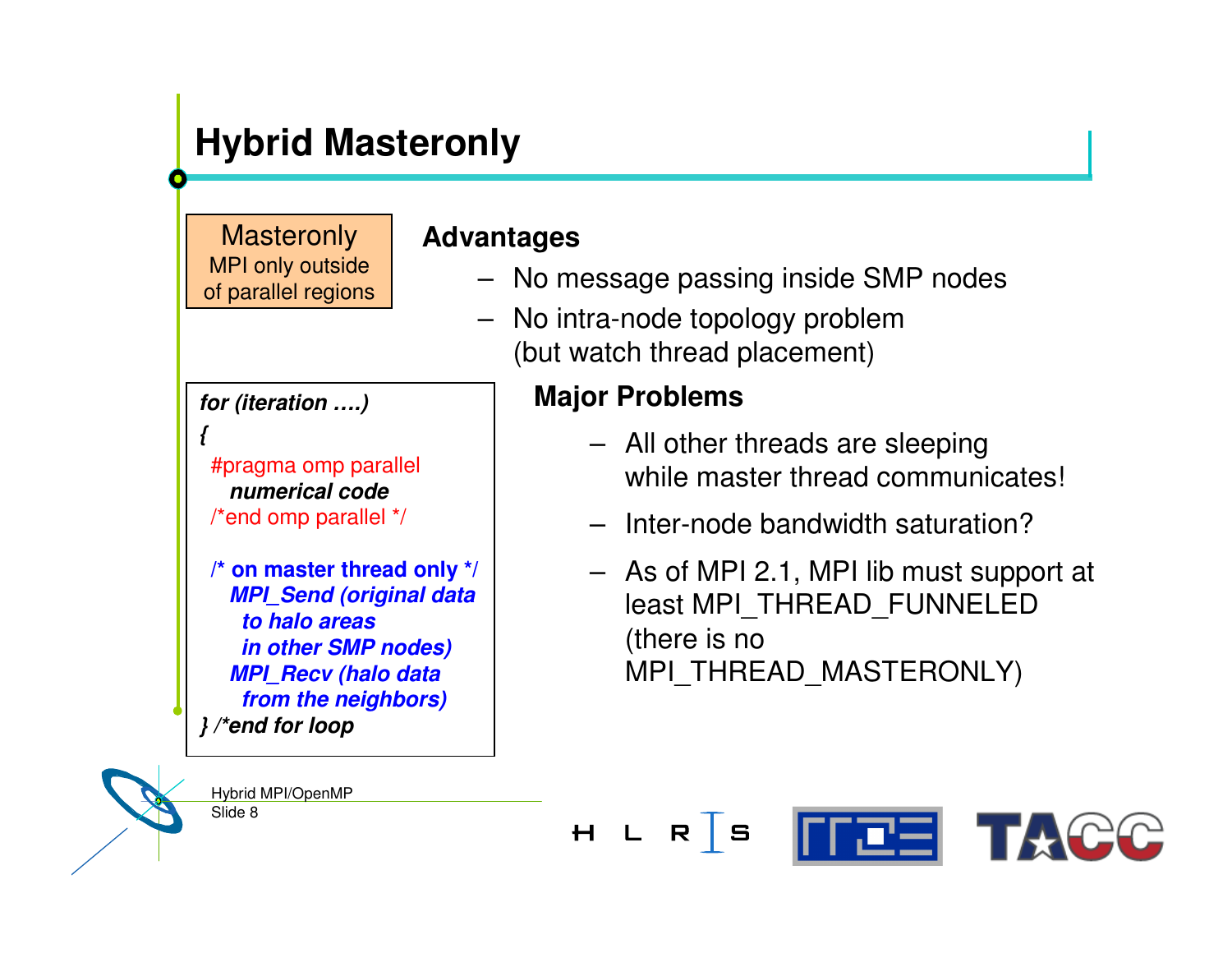#### **Overlapping Communication and Computation**

**OVER PIPPING**<br> **CONTRACT COMMUNICATION**<br> **CONTRACT COMMUNICATION** 

```
if (my_thread_rank < …) {
```

```
MPI
_
Send/Recv….
i.e., communicate all halo data
```
**} else {**

**Execute those parts of the application that do not need halo data (on non-communicating threads)**

```
}
```
**Execute those parts of the application that need halo data (on all threads)**

Slide 9

Hybrid MPI/OpenMP

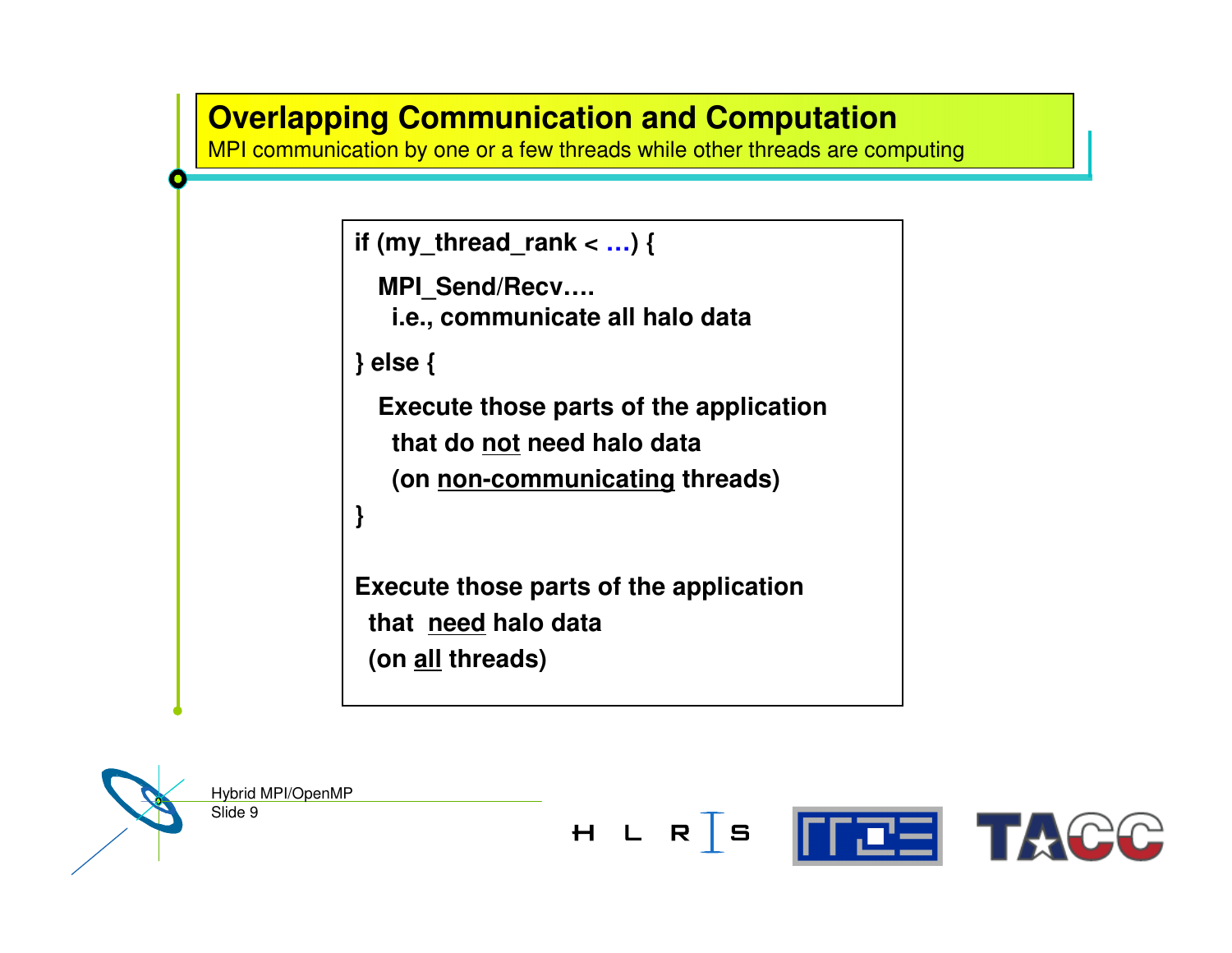## **Pure OpenMP (on the cluster)**

OpenMP only distributed virtual shared memory

- $\bullet$ Distributed shared virtual memory system needed
- •Must support clusters of SMP nodes
- • e.g., Intel® Cluster OpenMP
	- Shared memory parallel inside of SMP nodes
	- Communication of modified parts of pages at OpenMP flush (part of each OpenMP barrier)

by rule of thumb: **Communicationmay be 10 times slower than with MPI**

i.e., the OpenMP memory and parallelization model is prepared for clusters!

Slide 10 Hybrid MPI/OpenMP

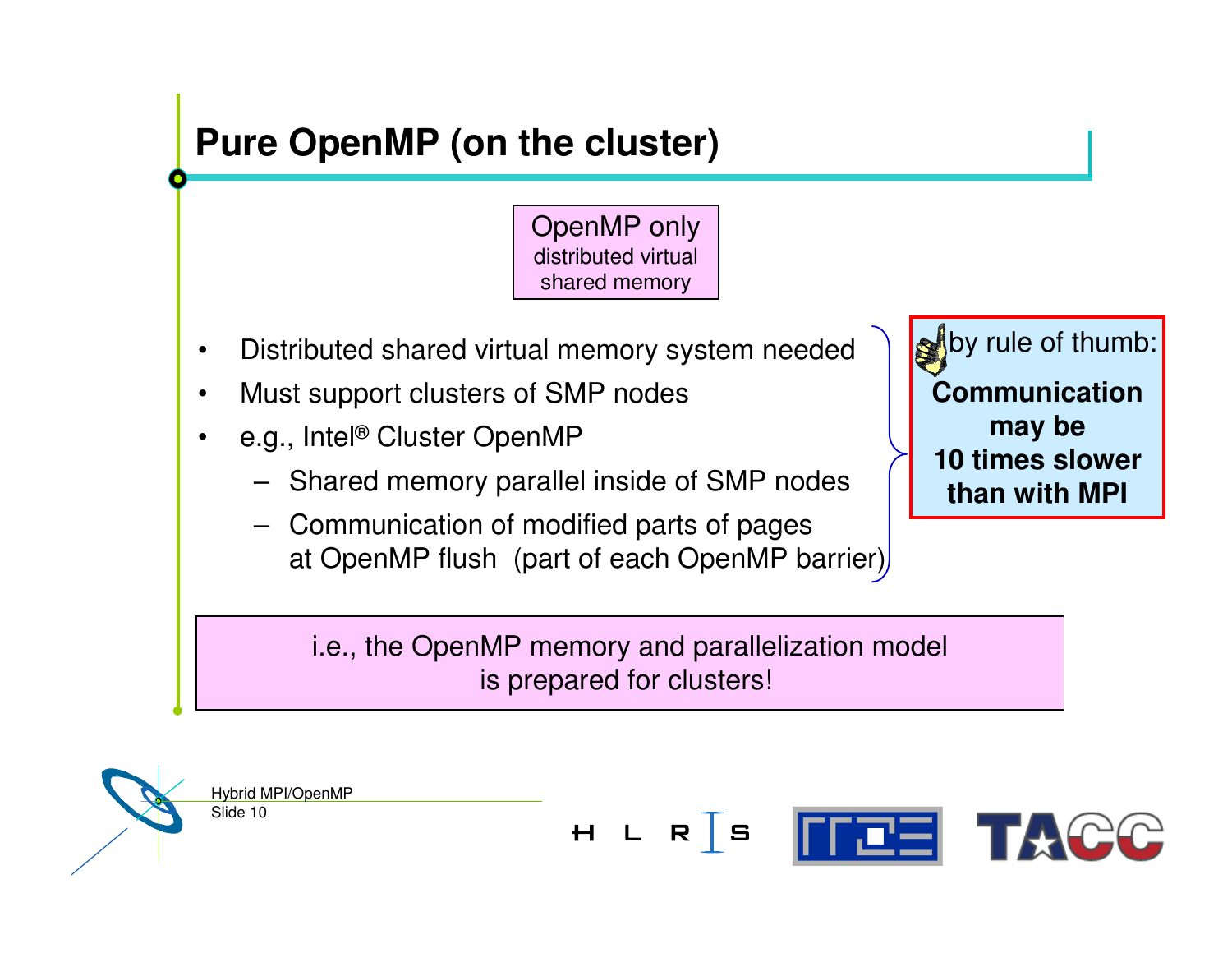#### **Mismatch Problems** •• None of the programming models fits to the hierarchical hardware (cluster of SMP nodes) •• Several mismatch problems  $\rightarrow$  following slides  $\bullet$  Benefit through hybrid programming  $\rightarrow$  opportunities, see last section

•Quantitative implications

 $\rightarrow$  depends on the application



In most cases: **Bothcategories!**



Slide 11 Hybrid MPI/OpenMP

**FFEEI TACC**  $H L R S$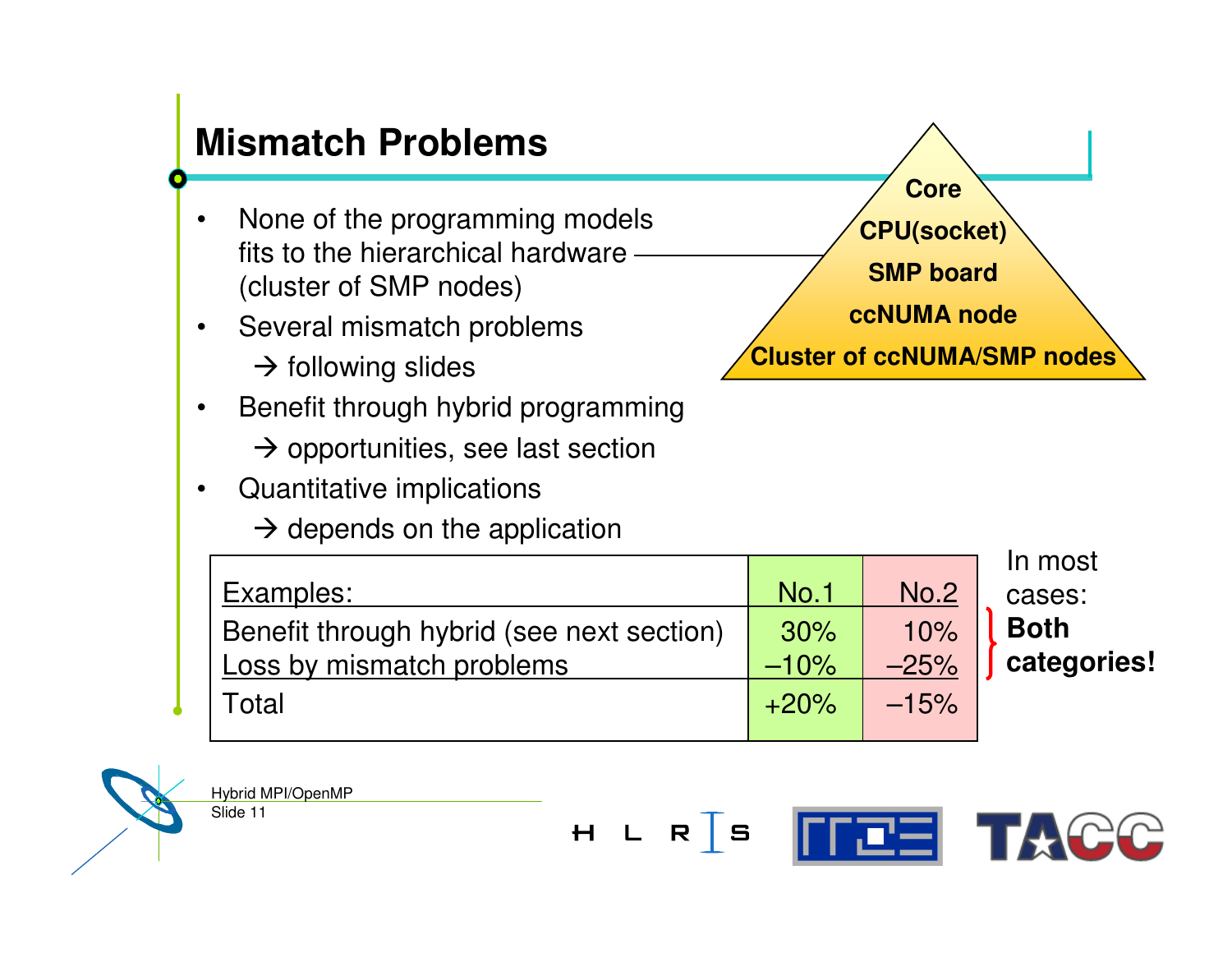**pure MPI** one MPI process on each CPU

Application example on 80 cores:

- •Cartesian application with 5 <sup>x</sup> 16 <sup>=</sup> 80 sub-domains
- •On system with 10 <sup>x</sup> dual socket <sup>x</sup> quad-core





H L R S

17 <sup>x</sup> inter-node connections per node

1 <sup>x</sup> inter-socket connection per node

### **Does it matter?**

Slide 12 Hybrid wir vopenwir Sequential ranking of MPI \_ COMM \_ WORLD

rres 1

П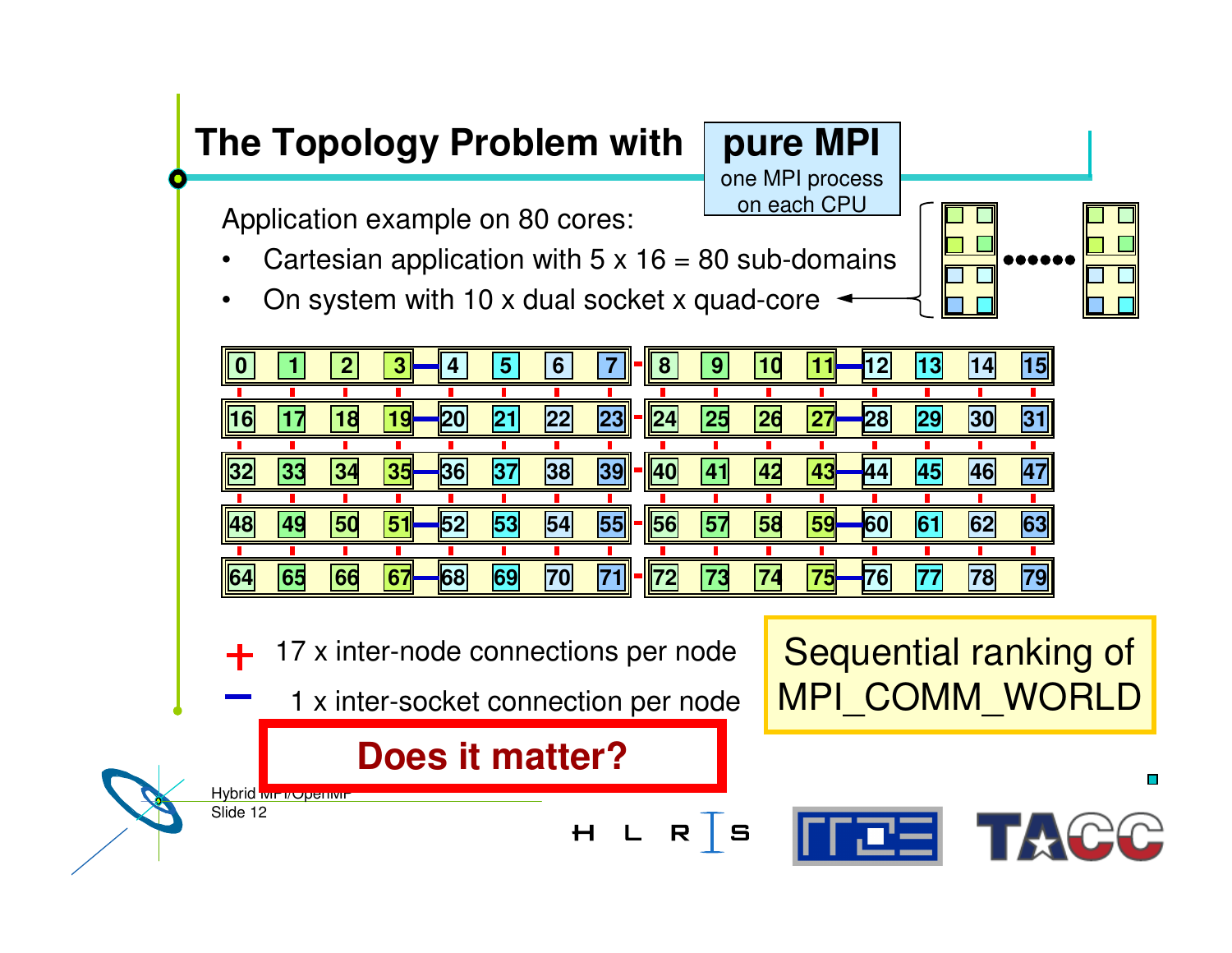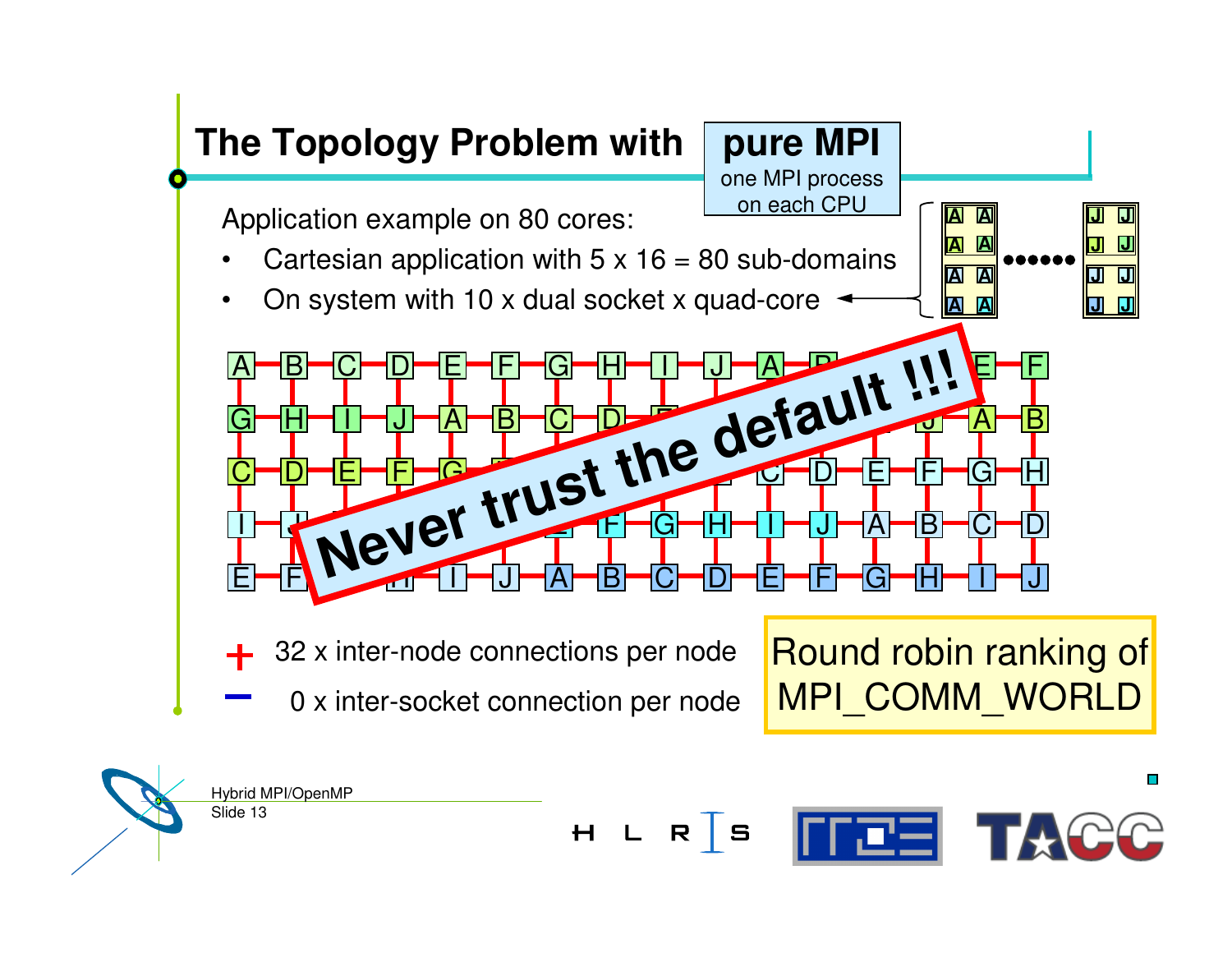**pure MPI** one MPI process on each CPU

Two levels of

广西三

П

Application example on 80 cores:

- •Cartesian application with 5 <sup>x</sup> 16 <sup>=</sup> 80 sub-domains
- •On system with 10 <sup>x</sup> dual socket <sup>x</sup> quad-core



- 10 <sup>x</sup> inter-node connections per node
	- domain decomposition 4 <sup>x</sup> inter-socket connection per node

 $H L R$  S

## **Bad** affinity of cores to ranks

Slide 14 Hybrid MPI/OpenMP

╅

**—**

**skipped —**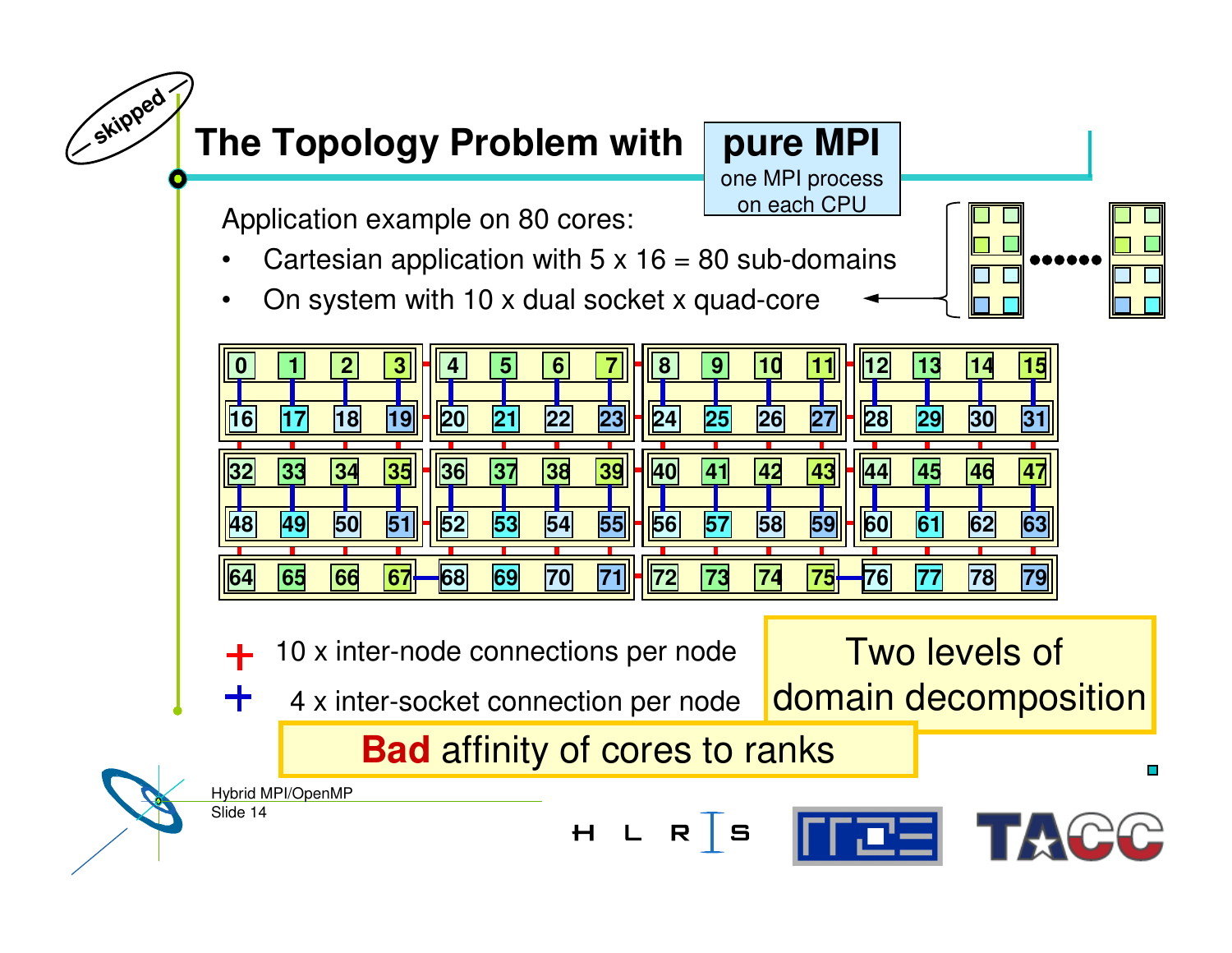**pure MPI** one MPI process on each CPU

Application example on 80 cores:

- •Cartesian application with 5 <sup>x</sup> 16 <sup>=</sup> 80 sub-domains
- •On system with 10 <sup>x</sup> dual socket <sup>x</sup> quad-core



10 <sup>x</sup> inter-node connections per node

╅

2 <sup>x</sup> inter-socket connection per node

Two levels of domain decomposition

**Good** affinity of cores to ranks –

Slide 15 Hybrid MF<br>Slide 15 **Dest solution if intra-node MPI is "fast"** 



Ø.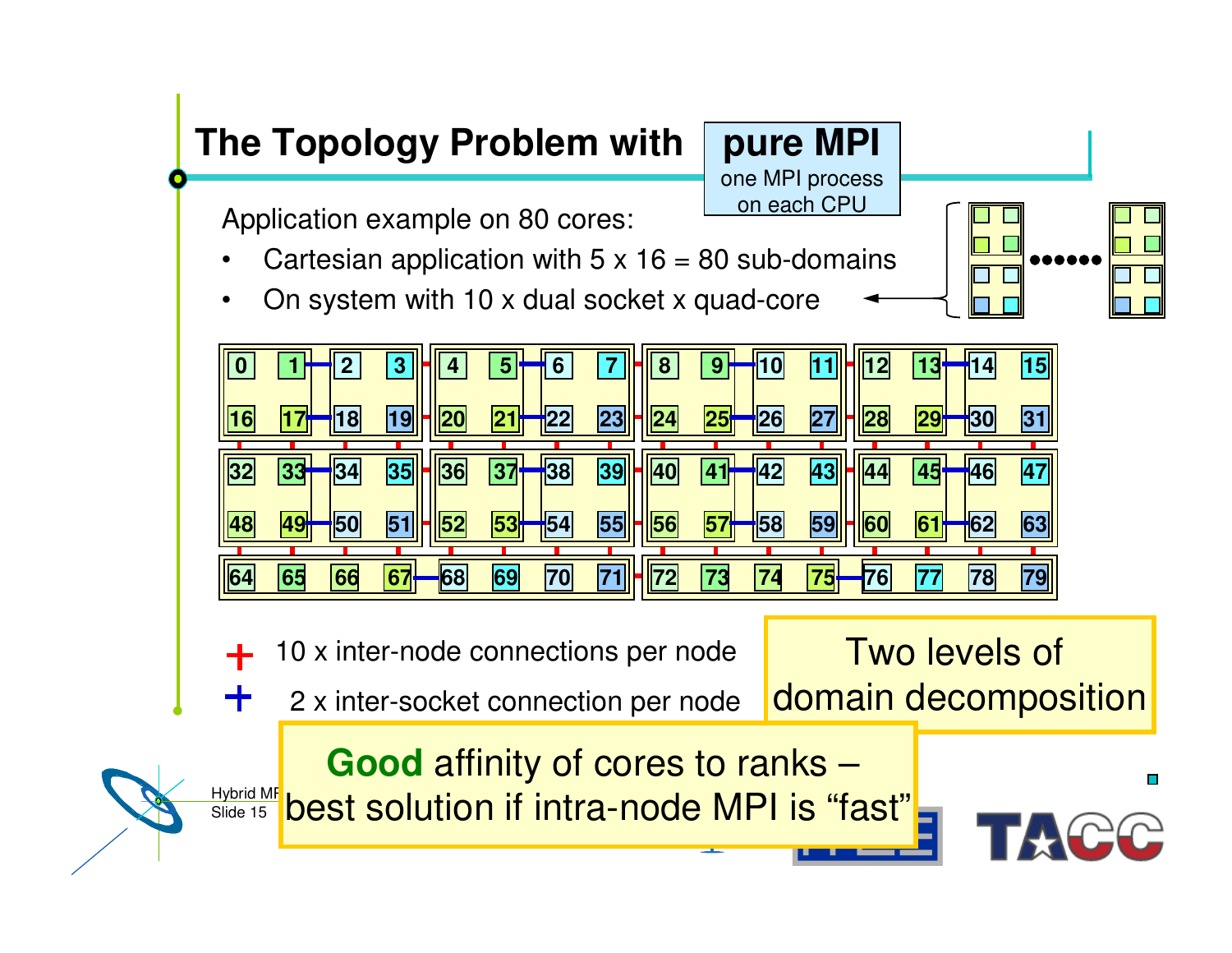# **hybrid MPI+OpenMP**

MPI: inter-node communication OpenMP: inside of each SMP node

Exa.: 2 SMP nodes, 8 cores/node



Problem

– Does application topology inside of SMP parallelization fit on inner hardware topology of each SMP node?

Solutions:

- Domain decomposition inside of each thread-parallel MPI process, and
- first touch strategy with OpenMP

Successful examples:

– Multi-Zone NAS Parallel Benchmarks (MZ-NPB)



Slide 16 Hybrid MPI/OpenMP

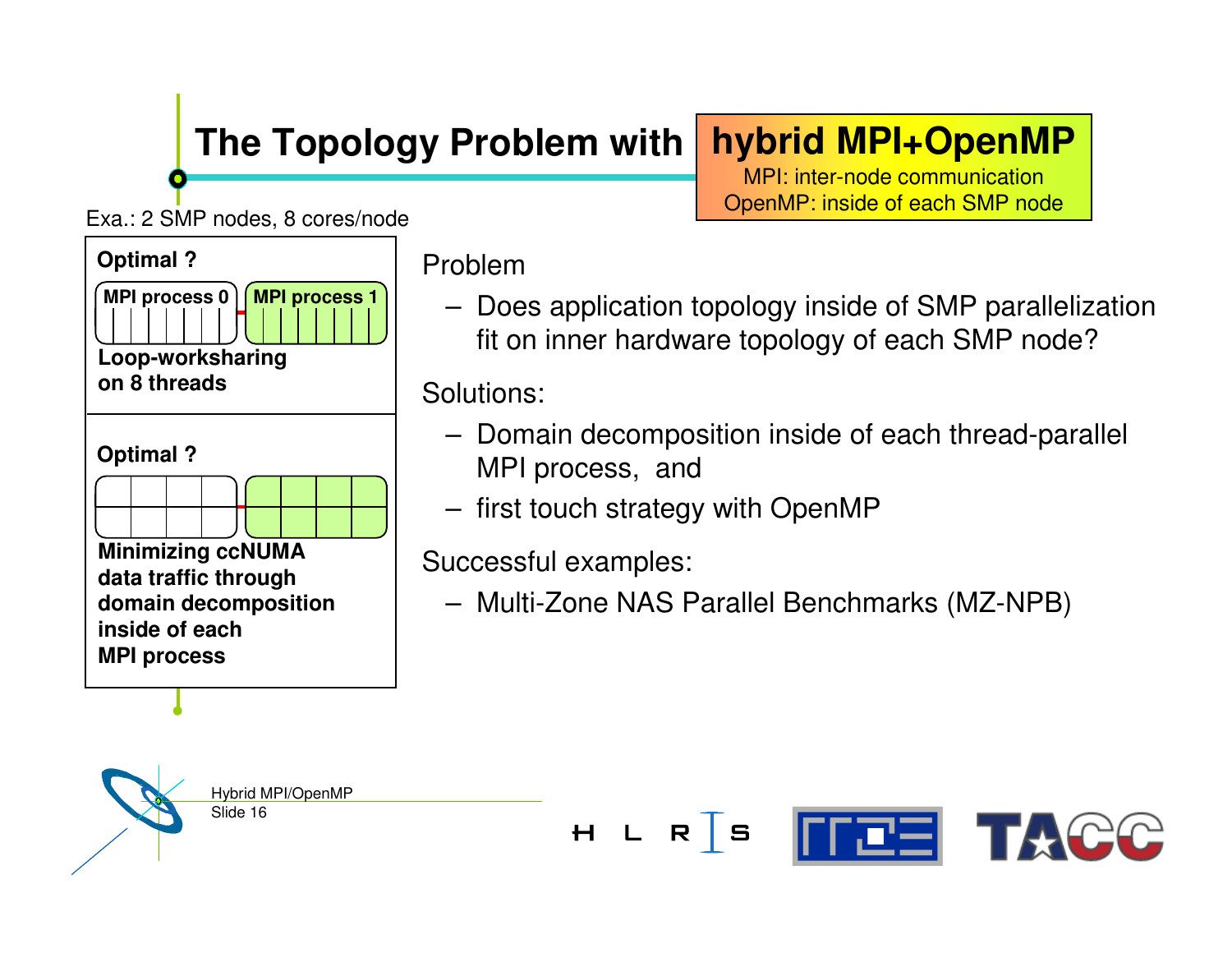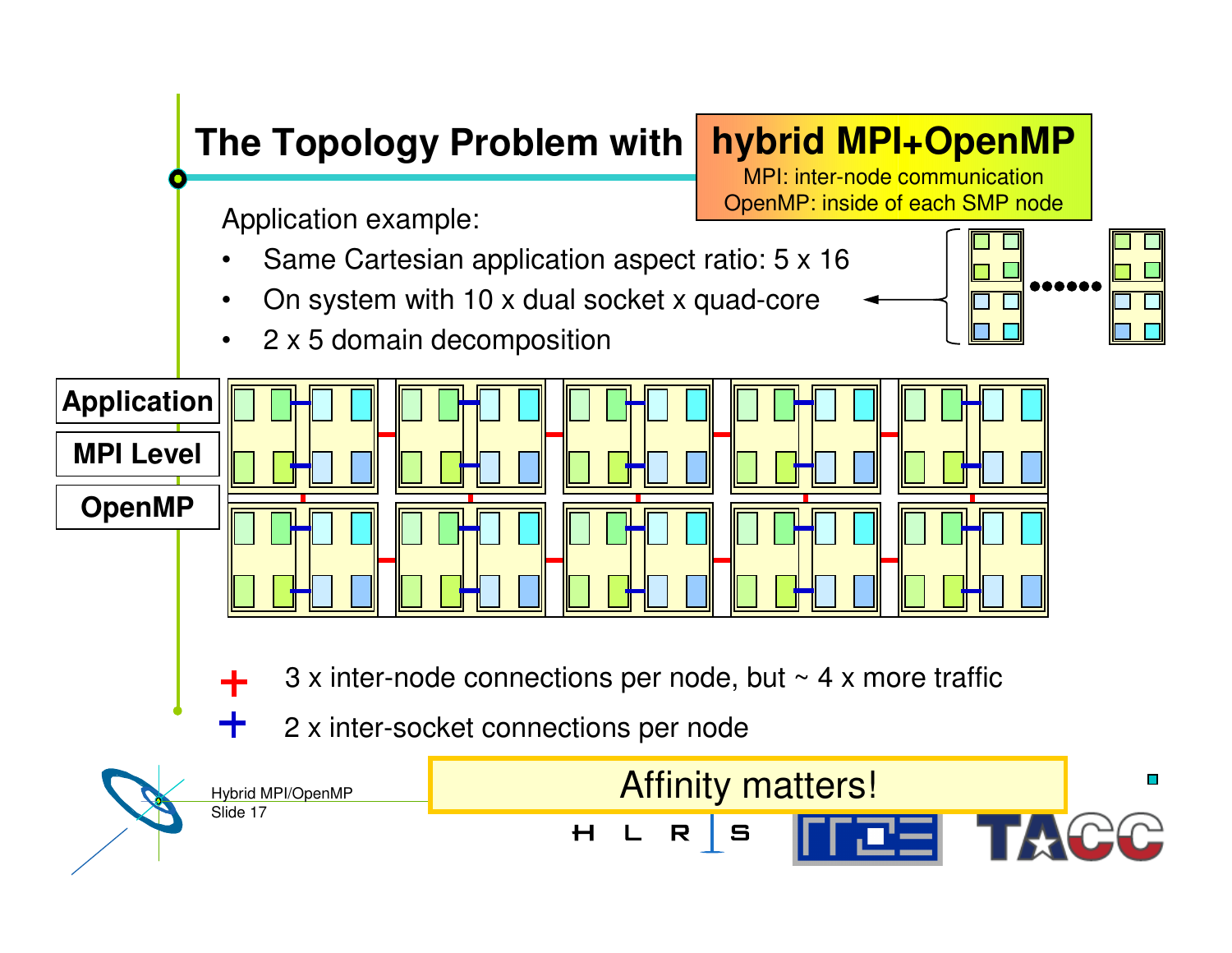## **The Mapping Problem with mixed model**



**hybrid MPI+OpenMP**

**pure MPI &**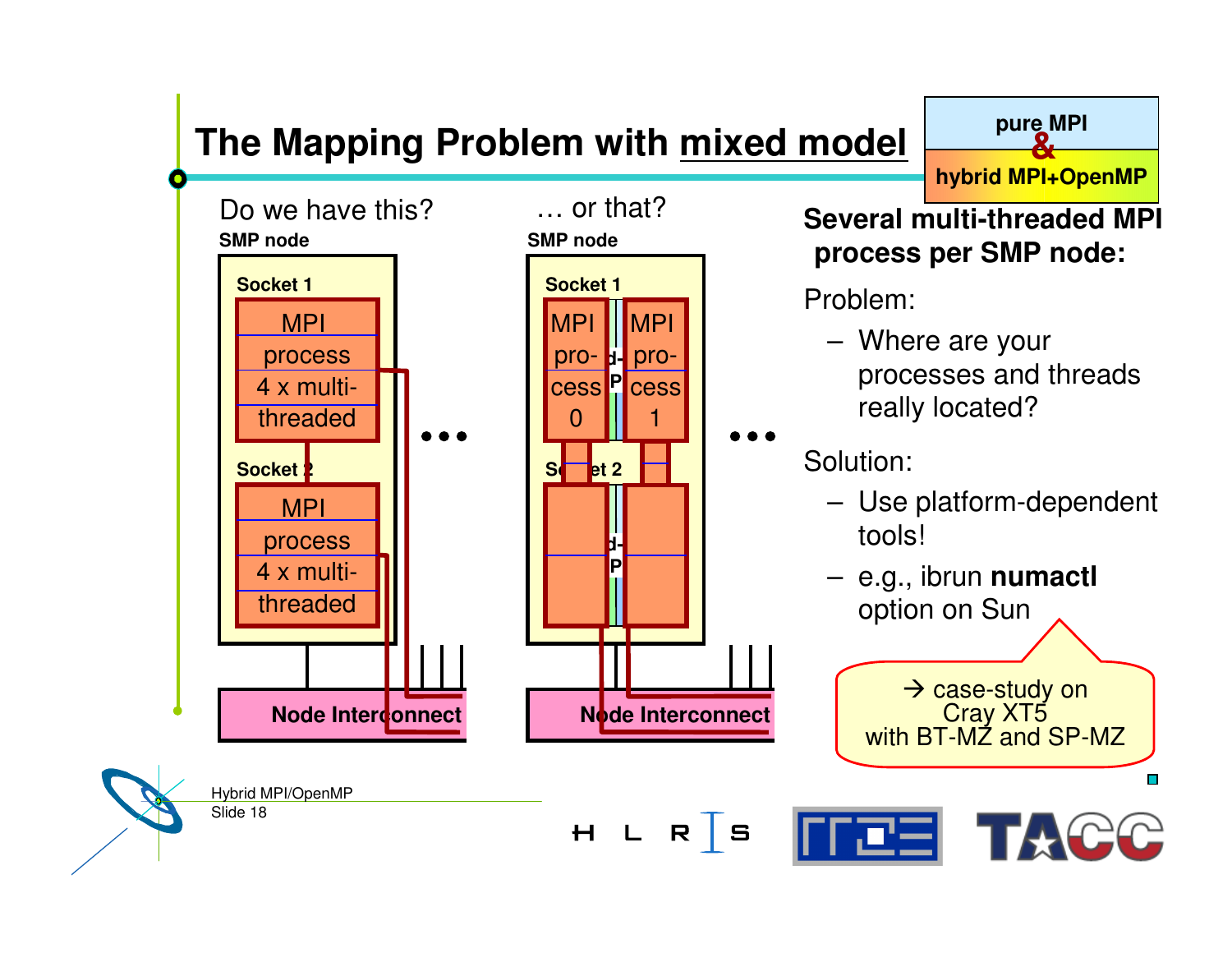## **Intra-node communication issues**

Problem:

- If several MPI processes on each SMP node
	- $\rightarrow$  unnecessary (and inefficient?) intra-node communication

Remarks:

- MPI library must use appropriate fabrics / protocol for intra-node communication
- Intra-node bandwidth/latency probably much better than inter-node

 $\rightarrow$  problem may be small

– MPI implementation may cause unnecessary data copying

 $\rightarrow$  waste of memory bandwidth

Quality aspects of the MPI library

Slide 19 Hybrid MPI/OpenMP



**pure MPI**

**Mixed model** (several multi-threaded MPI processes per SMP node)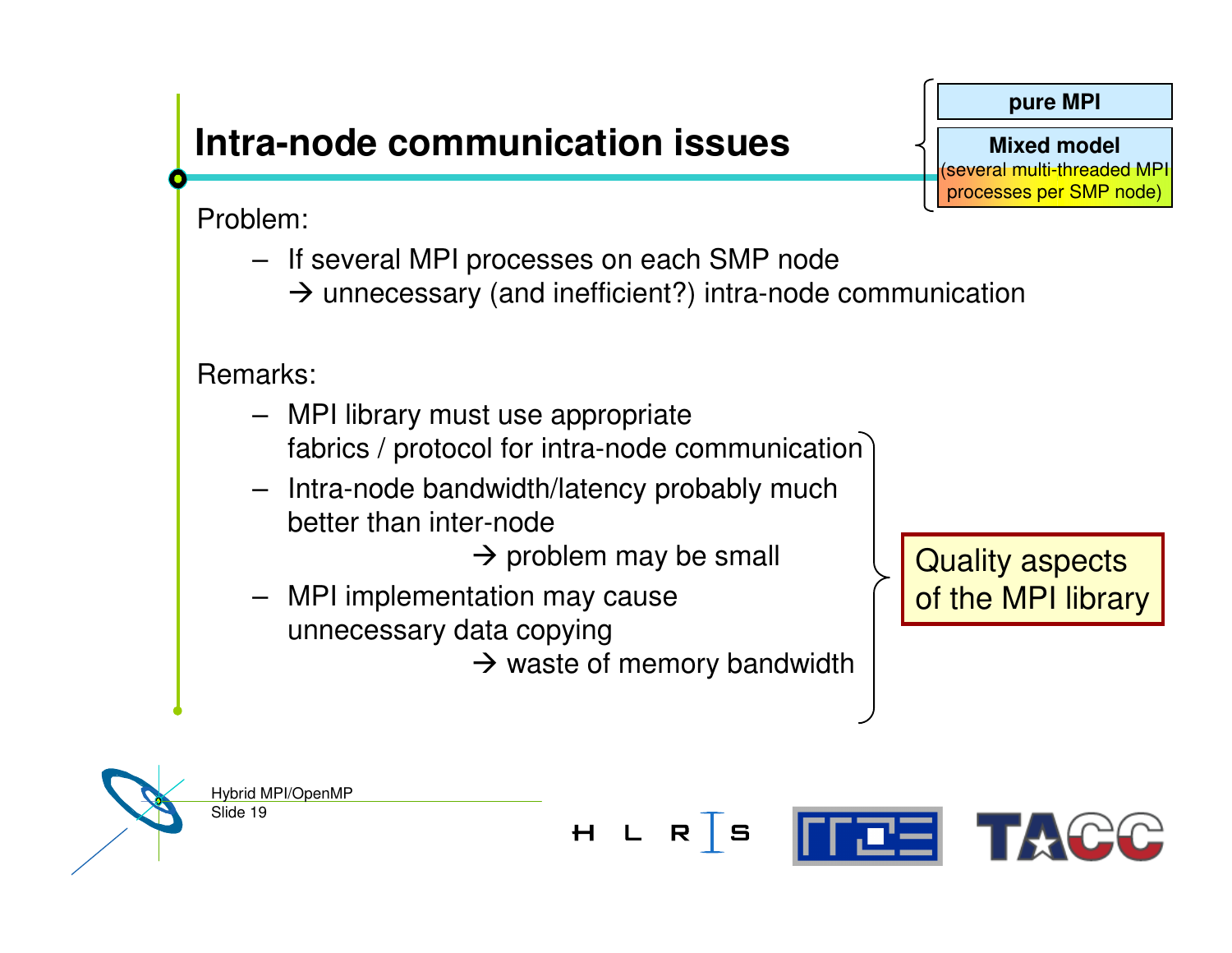#### *Realities of intra-node MPI:* **IMB Ping-Pong on Cray XT5 – Latency**

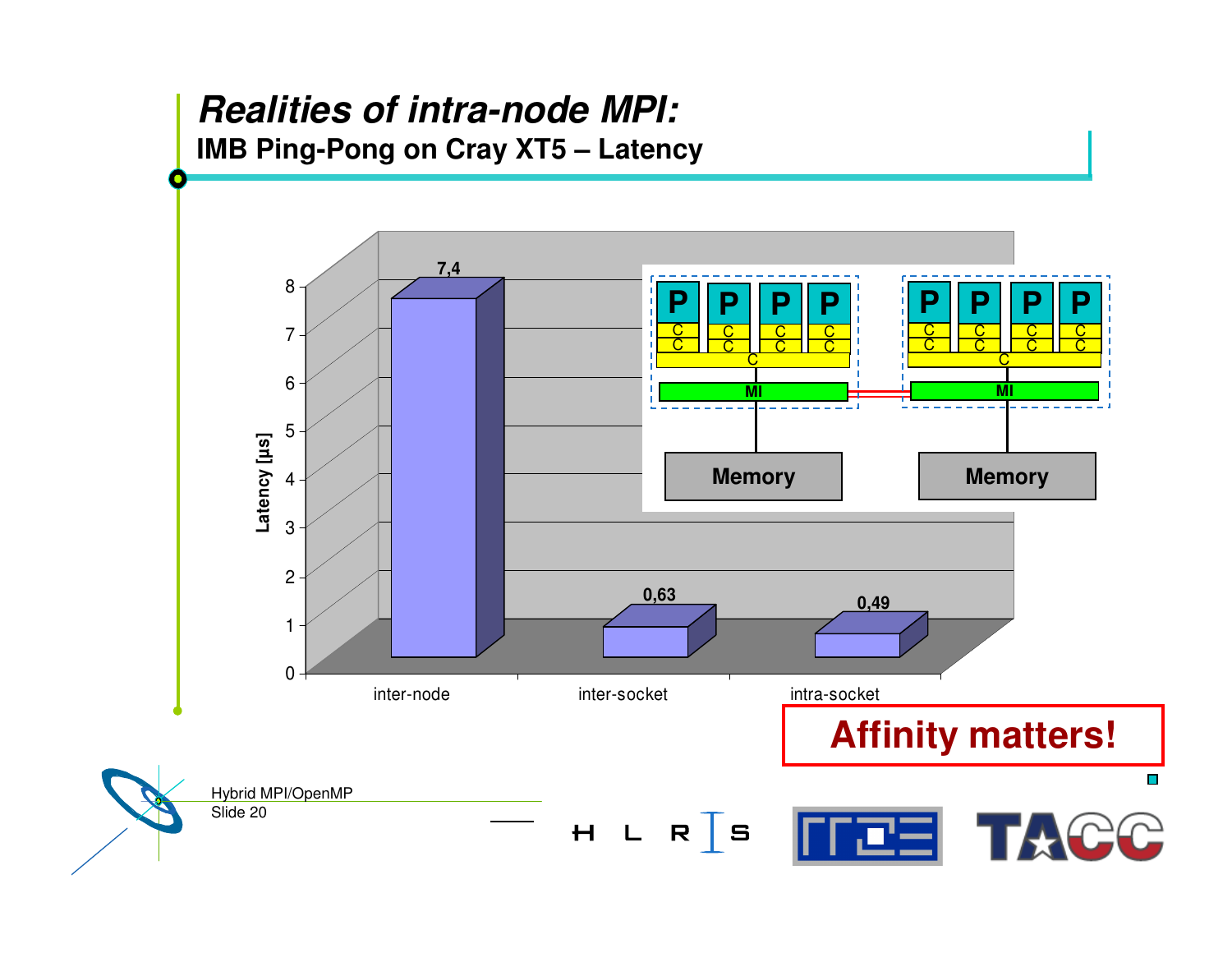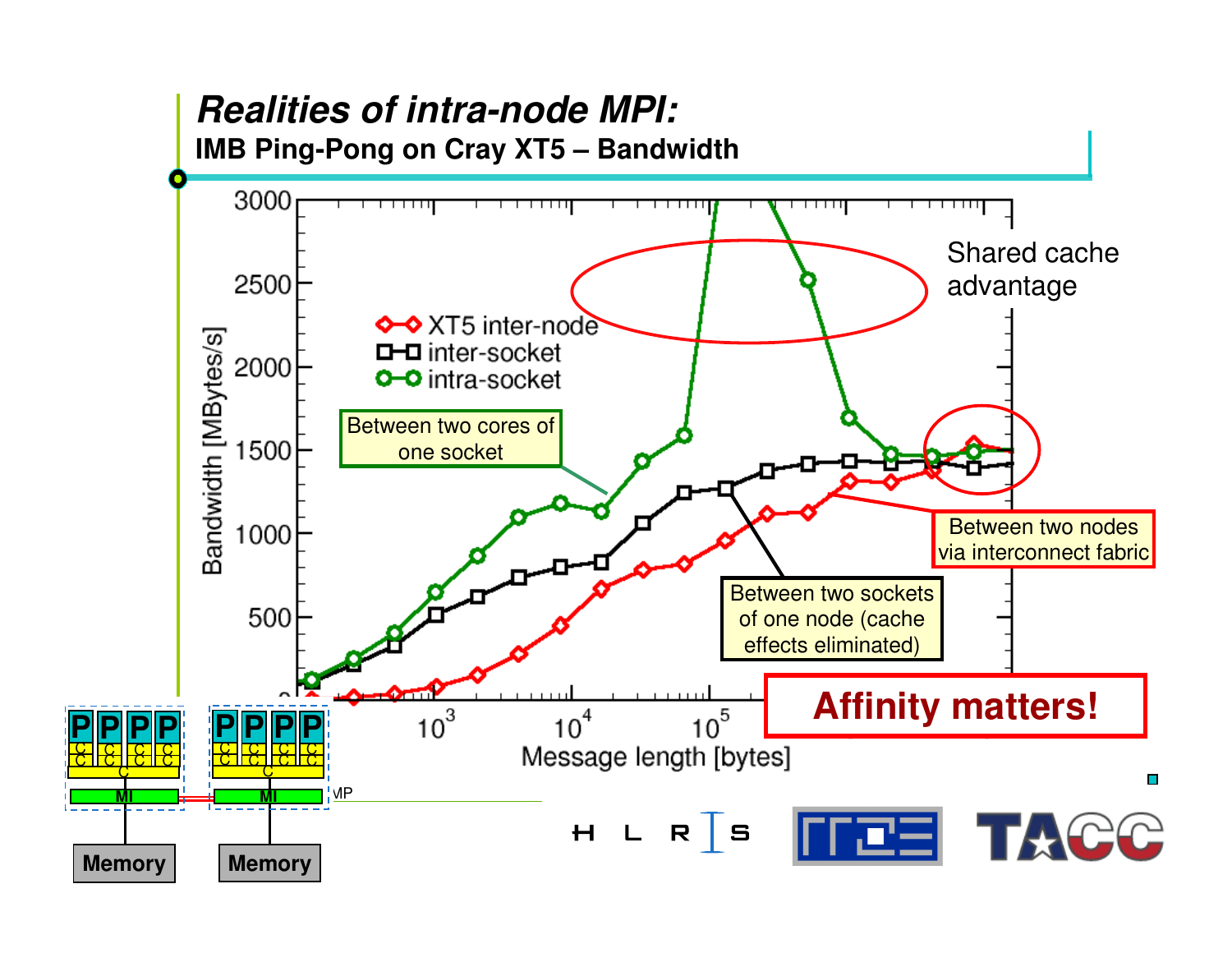## **Sleeping threads and network saturation**

#### **with Masteronly**

MPI only outside of parallel regions

#### *for (iteration ….)*

*{*

#pragma omp parallel *numerical code*/\*end omp parallel \*/

**/\* on master thread only \*/** *MPI \_ Send (original data to halo areas in other SMP nodes) MPI \_ Recv (halo data from the neighbors) } /\*end for loop*



#### Problem 1:

- **Can the master thread saturate the network?**Solution:
- If not, use mixed model
- Usually no problem on commodity HW today

#### Problem 2:

– **Sleeping threads are wasting CPU time**

Solution:

– Overlapping of computation and communication

 $\mathbf{r}$ Hybrid MPI/OpenMP Slide 22 **TEE TACC** H L R S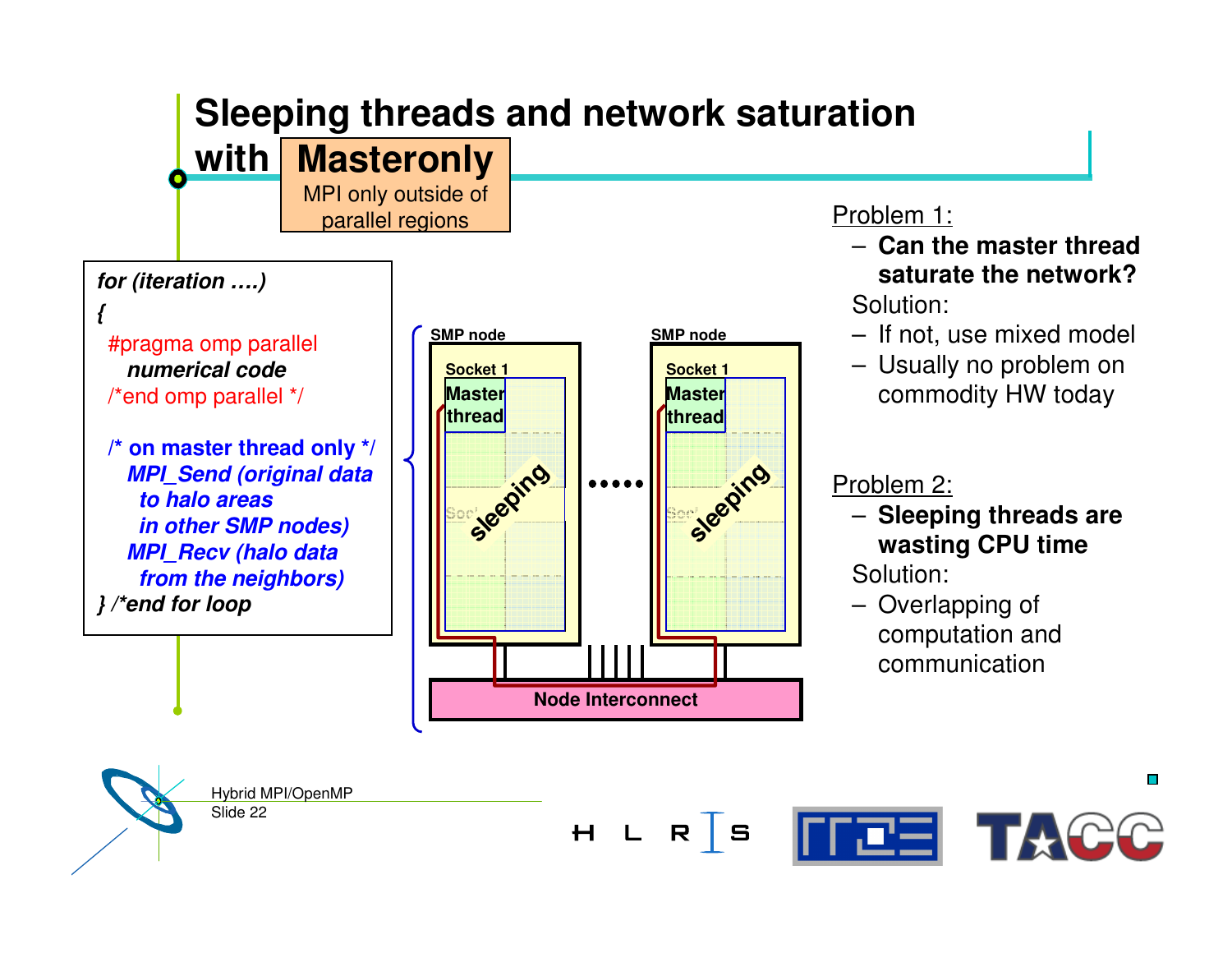#### **Overlapping Communication and Computation**

**OVER PIPPING**<br> **CONTRACT COMMUNICATION**<br> **CONTRACT COMMUNICATION** 

Three problems:

- •• the application problem:
	- one must separate application into:
		- **code that can run before the halo data is received**
		- **code that needs halo data**

#### -**very hard to do !!!**

- •• the thread-rank problem:
	- comm. / comp. via thread-rank
	- cannot use work-sharing directives

-**loss of major OpenMP support (see next slide)**

•• the load balancing problem

```
if (my_thread_rank < 1) {
  MPI
_
Send/Recv….
} else {
  my_range = (high-low-1) / (num_threads-1) + 1;
  my low = low + (my thread rank+1)*my range;
  my_high=high+ (my_thread_rank+1+1)*my_range;
  my_high = max(high, my_high)
  for (i=my_low; i<my_high; i++) {
```
**….**

**}**

**}**

Slide 23

Hybrid MPI/OpenMP

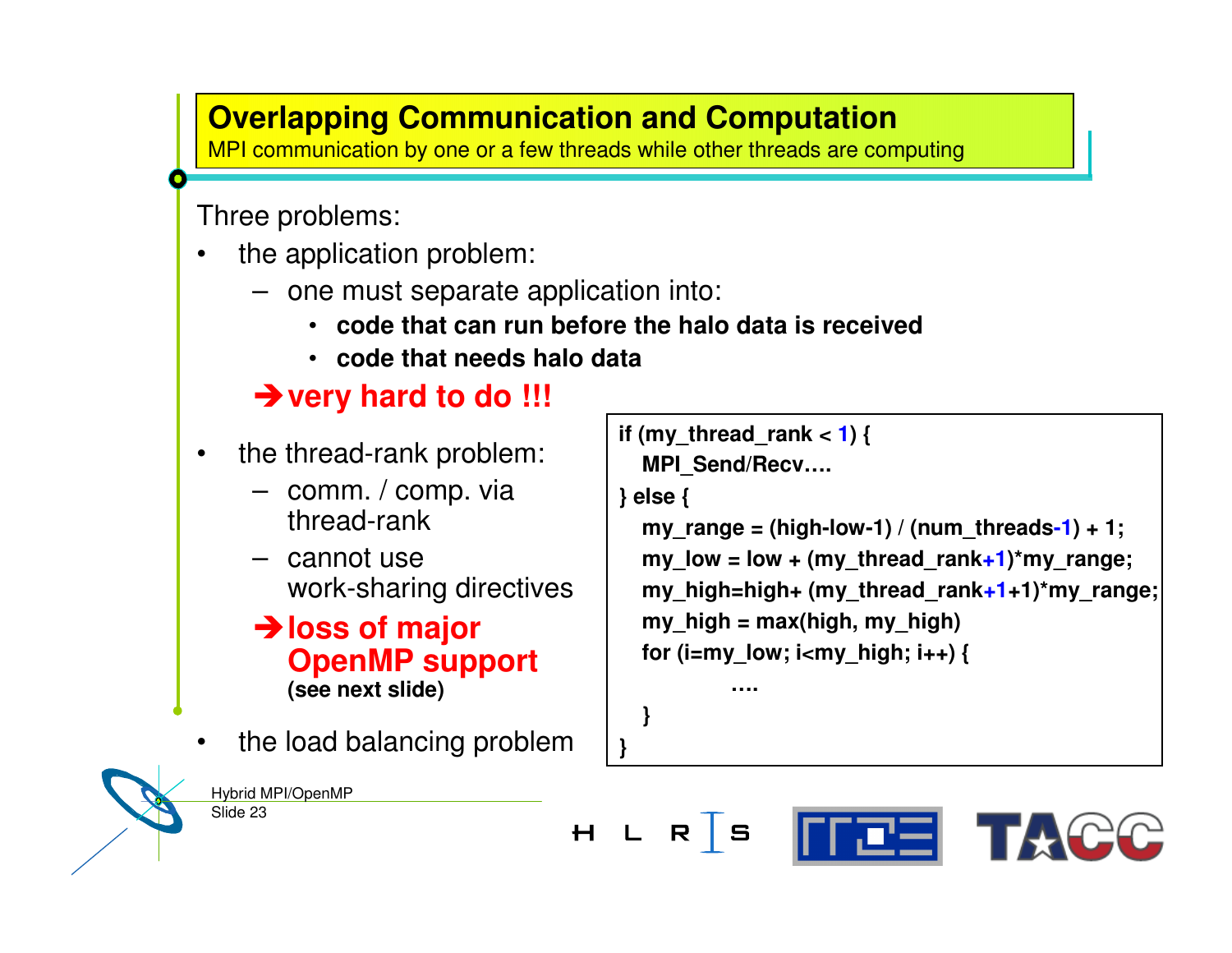



R. Rabenseifner, G. Hager, G. Jost, and R. Keller: Hybrid MPI/OpenMP **For further examples and performance case studies see: Hybrid MPI and OpenMP Parallel Programming. SC08 Tutorial M09**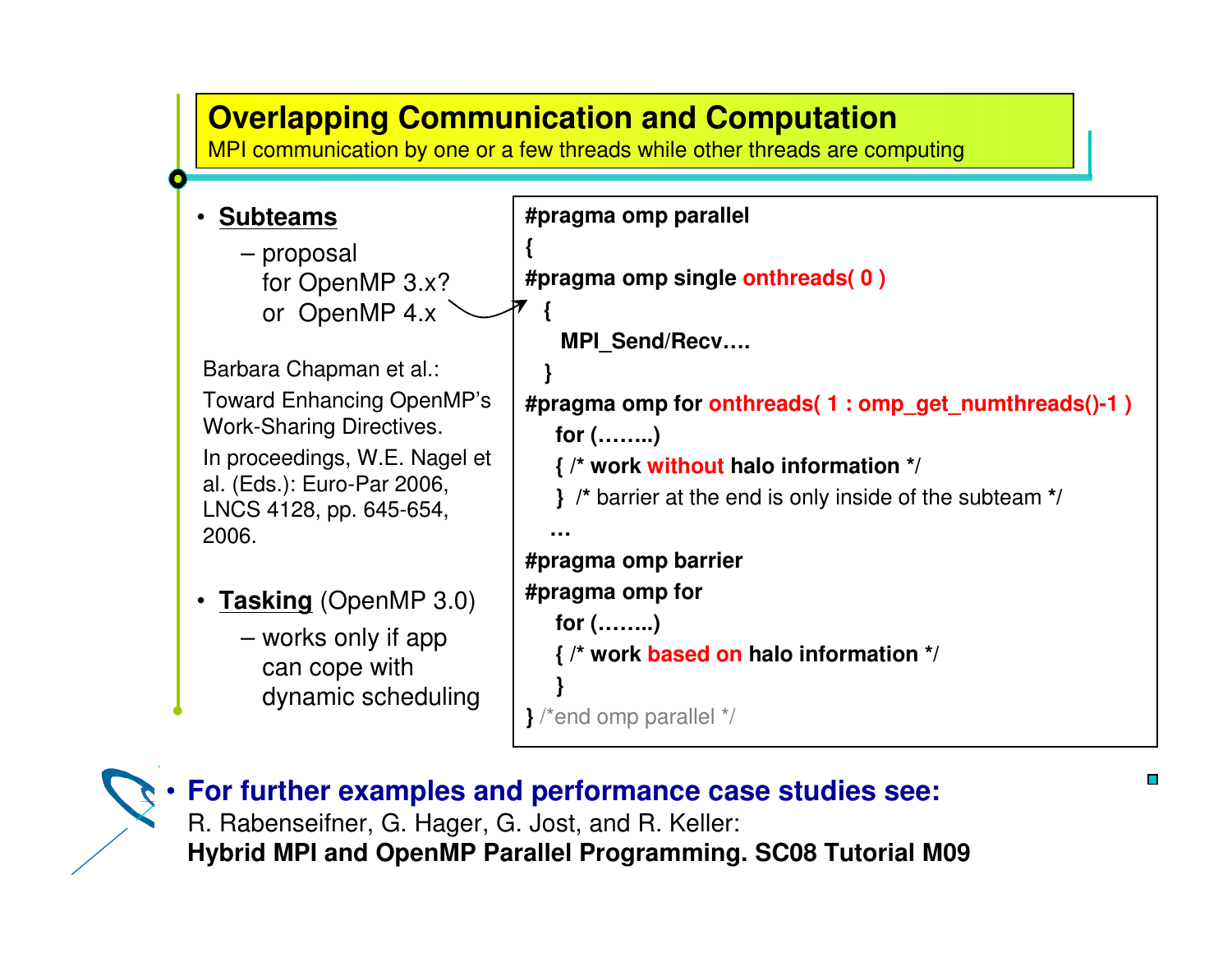## **OpenMP: Additional Overhead & Pitfalls**

- • **Using OpenMP**
	- **may prohibit compiler optimization**
	- **may cause significant loss of computational performance**
- $\bullet$ Thread fork / join, implicit barriers (see next slide)
- •• On ccNUMA SMP nodes:
	- E.g. in the masteronly scheme:
		- One thread produces data
		- Master thread sends the data with MPI
		- $\rightarrow$  data may be communicated between NUMA domains
- •Amdahl's law for each level of parallelism
- • Using MPI-parallel application libraries?  $\rightarrow$  Are they prepared for hybrid?



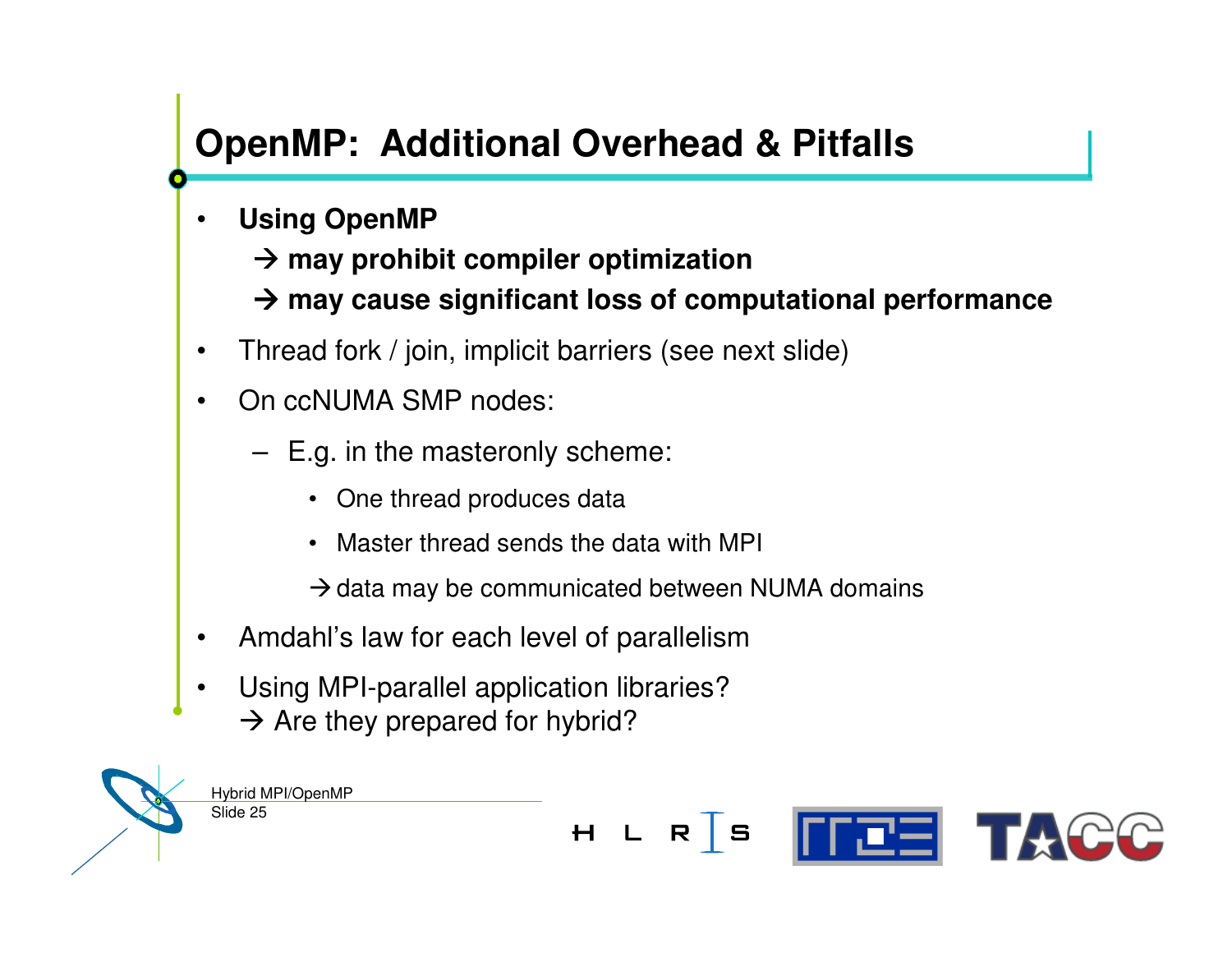### **OpenMP Overhead**

- • As with intra-node MPI, OpenMP loop start overhead varies with the mutual position of threads in <sup>a</sup> team
- •• Possible variations

•

- Intra-socket vs. inter-socket
- Different overhead for "parallel for" vs. plain "for"
- If one multi-threaded MPI process spans multiple sockets,
	- •**… are neighboring threads on neighboring cores?**
	- •**… or are threads distributed "round-robin" across cores?**

Test benchmark: **Vector triad**

```
#pragma omp parallel
  for(int j=0; j < NITER; j++){
  #pragma omp (parallel) for (nowait)
    for(i=0; i < N; ++i)
      a[i]=b[i]+c[i]*d[i];
                                  Look at performance for small
      if(OBSCURE)
                                  array sizes!dummy(a,b,c,d);
  }
Hybrid MPI/OpenMP
Slide 26
                          H L R S
```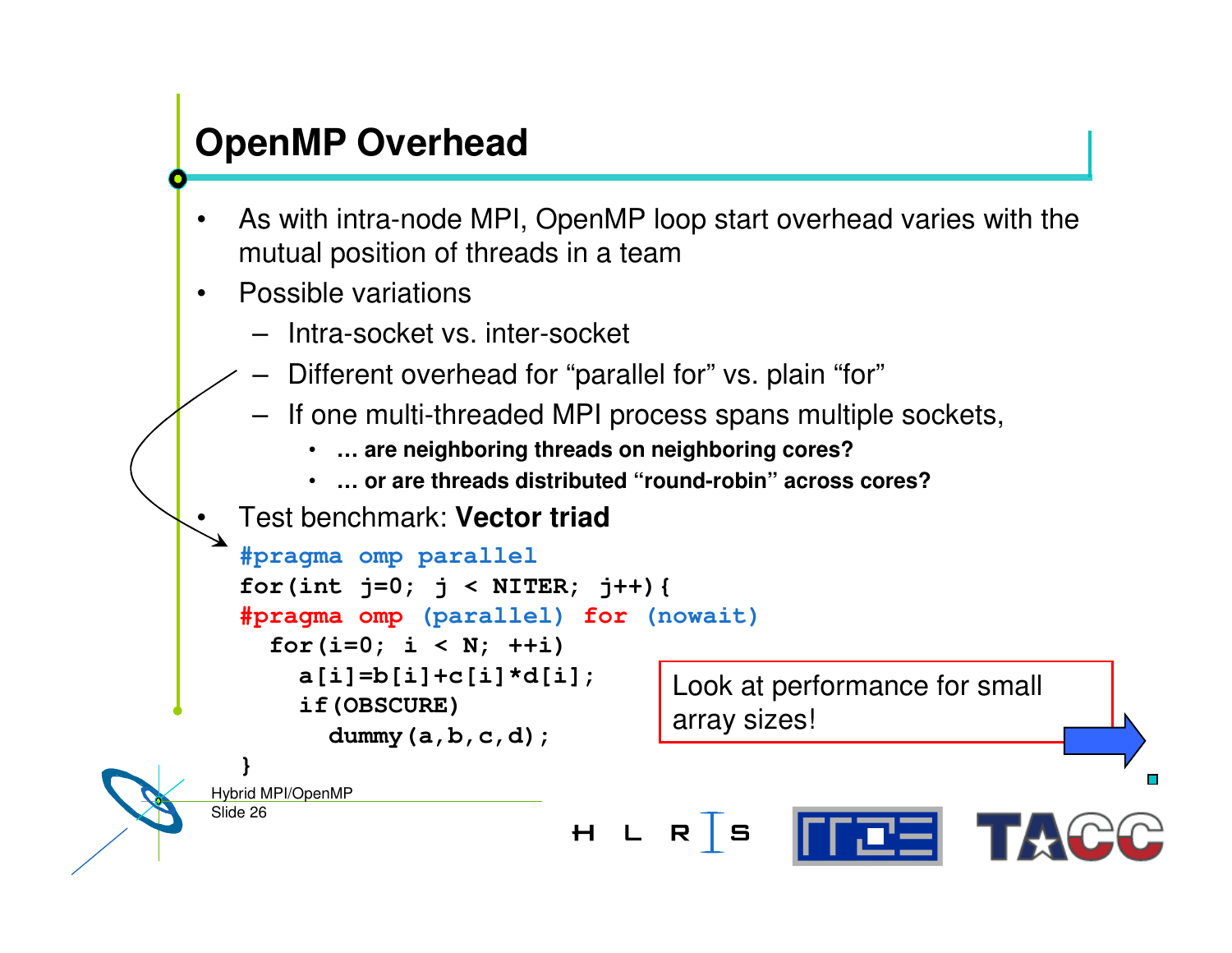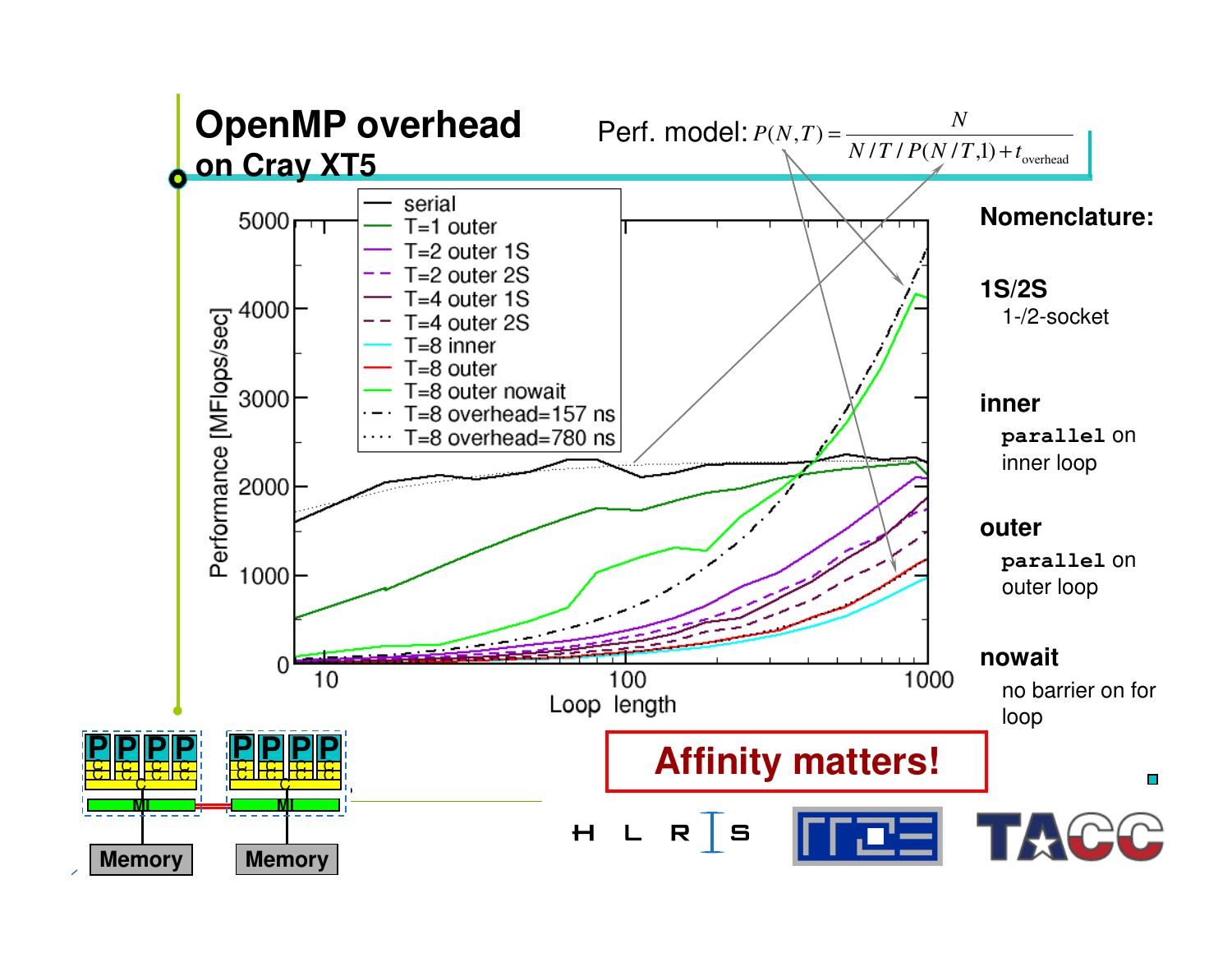## **No silver bullet**

- The analyzed programming models do **not** fit on hybrid architectures
	- whether drawbacks are minor or major

#### **depends on applications' needs**

- But there are major opportunities  $\rightarrow$  see below
- In the NPB-MZ case studies
	- We tried to use an optimal parallel environment
		- **for pure MPI**
		- **for hybrid MPI+OpenMP**
	- i.e., the developers of the MZ codes and we tried to minimize the mismatch problems by using appropriate system tools

Slide 28 Hybrid MPI/OpenMP

**FEE TACC**  $H L R S$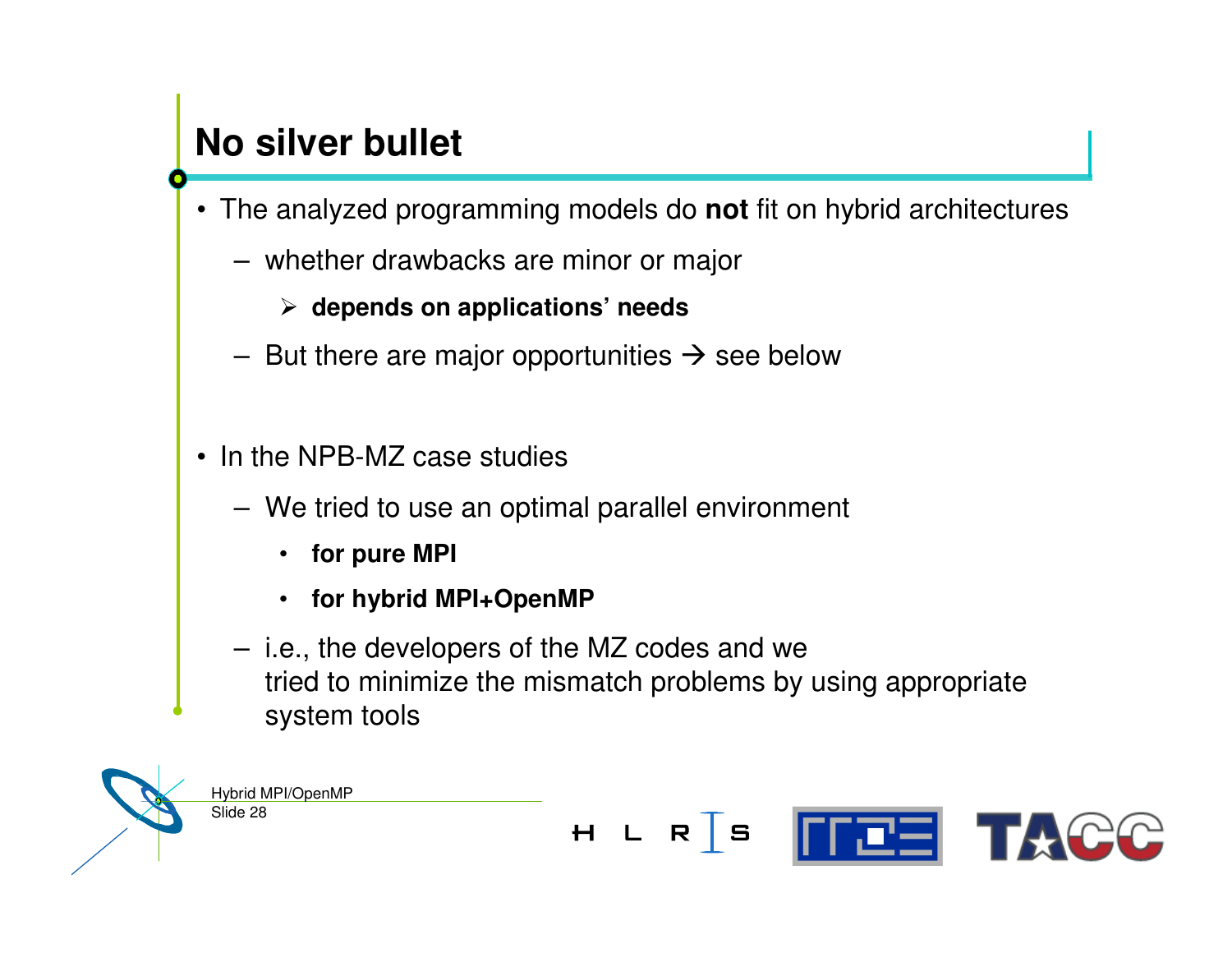## **Opportunities of hybrid parallelization (MPI & OpenMP)**

- •• Nested Parallelism  $\rightarrow$  Outer loop with MPI / inner loop with OpenMP
- • Load-Balancing Using OpenMP *dynamic* and *guided* worksharing
- • Memory consumption  $\rightarrow$  Significant reduction of replicated data on MPI level
- • Chances, if MPI speedup is limited due to *"algorithmic*" problems  $\rightarrow$  Significantly reduced number of MPI processes
	- $\rightarrow$  OpenMP threading makes each process "faster", even if code is already Amdahl-limited

Slide 29 Hybrid MPI/OpenMP



**Overview**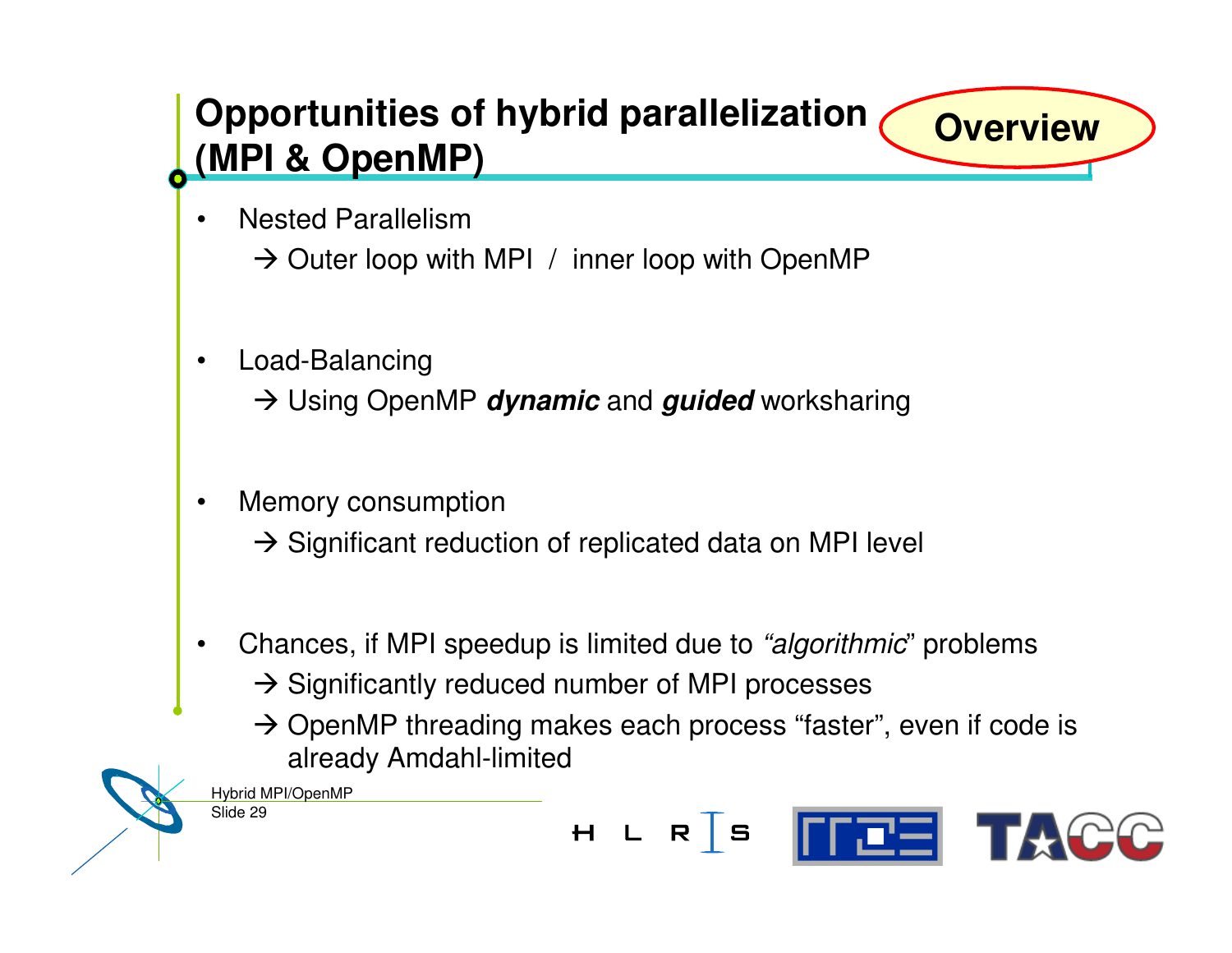## **Nested Parallelism**

- • Example NPB: BT-MZ (Block tridiagonal simulated CFD application)
	- Outer loop:
		- **limited number of zones**
		- **zones with different workload speedup <sup>&</sup>lt; Max workload of one zone**
	- Inner loop:
		- **OpenMP parallelized (static schedule)**
		- **Not suitable for distributed memory parallelization**
- • Principles:
	- Limited parallelism on outer level
	- Additional inner level of parallelism
	- Inner level not suitable for MPI
	- Inner level may be suitable for static OpenMP worksharing



- **limited parallelism**
	- **Sum of workload of all zones**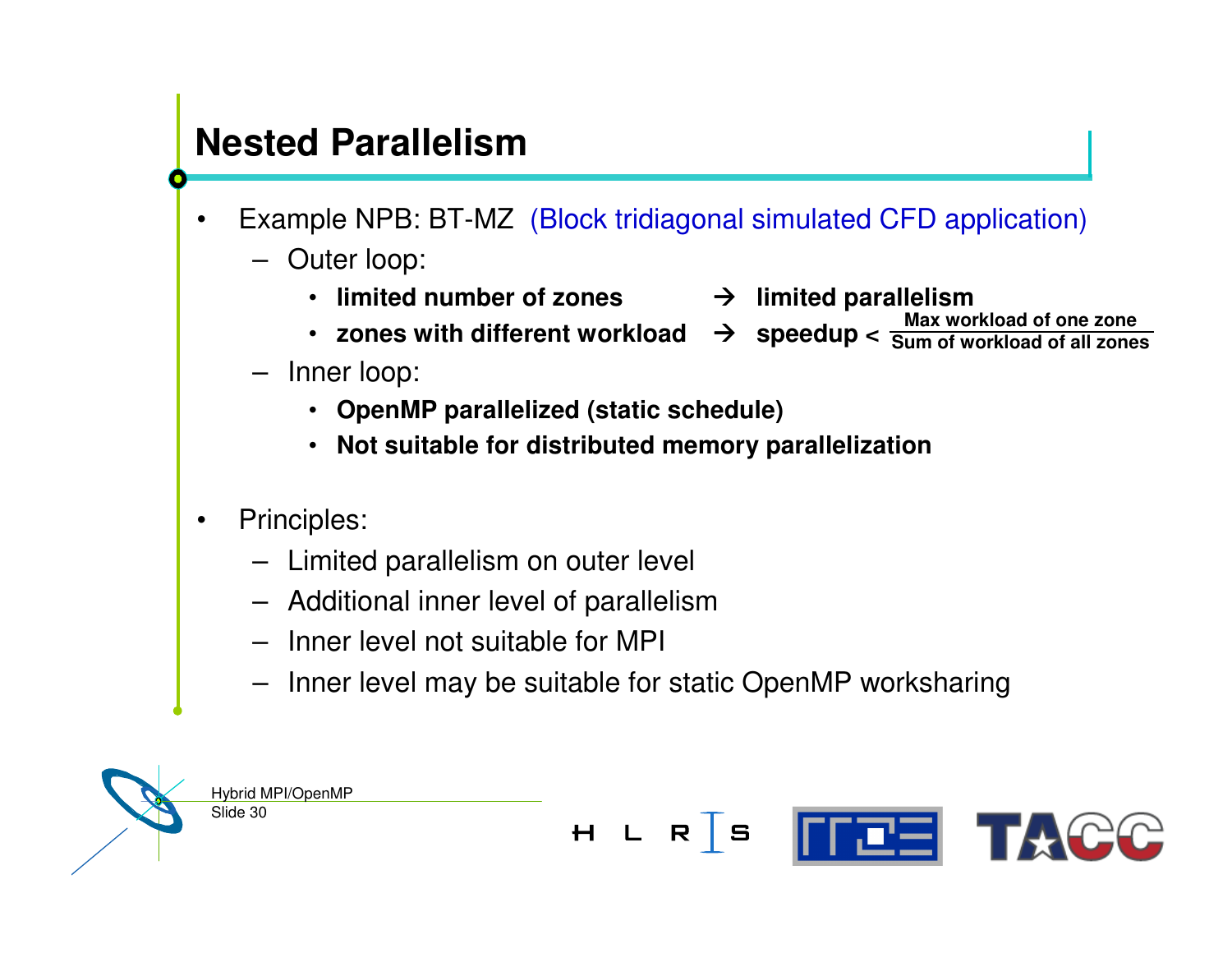#### **Benchmark Characteristics**

- Aggregate sizes and zones:
	- Class B: 304 <sup>x</sup> 208 <sup>x</sup> 17 grid points, 64 zones Expectations:
	- **Class C: 480 <sup>x</sup> 320 <sup>x</sup> 28 grid points, 256 zones**
	- Class D: 1632 <sup>x</sup> 1216 <sup>x</sup> 34 grid points, 1024 zones
	- Class E: 4224 <sup>x</sup> 3456 <sup>x</sup> 92 grid points, 4096 zones
- **BT-MZ: Block tridiagonal simulated CFD application** – Size of the zones varies widely: • **large/small about 20** • **requires multi-level parallelism to achieve <sup>a</sup> good load-balance** • **SP-MZ: Scalar Pentadiagonal simulated CFD application** – Size of zones identical Load-balanced on MPI level: Pure MPI should problems! Good candidate for MPI+OpenMP
	- •**no load-balancing required**

Hybrid MPI/OpenMP Slide 31  $H L R S$ **ITEE TACC** 

 $\Box$ 

perform best

Pure MPI:

Load-balancing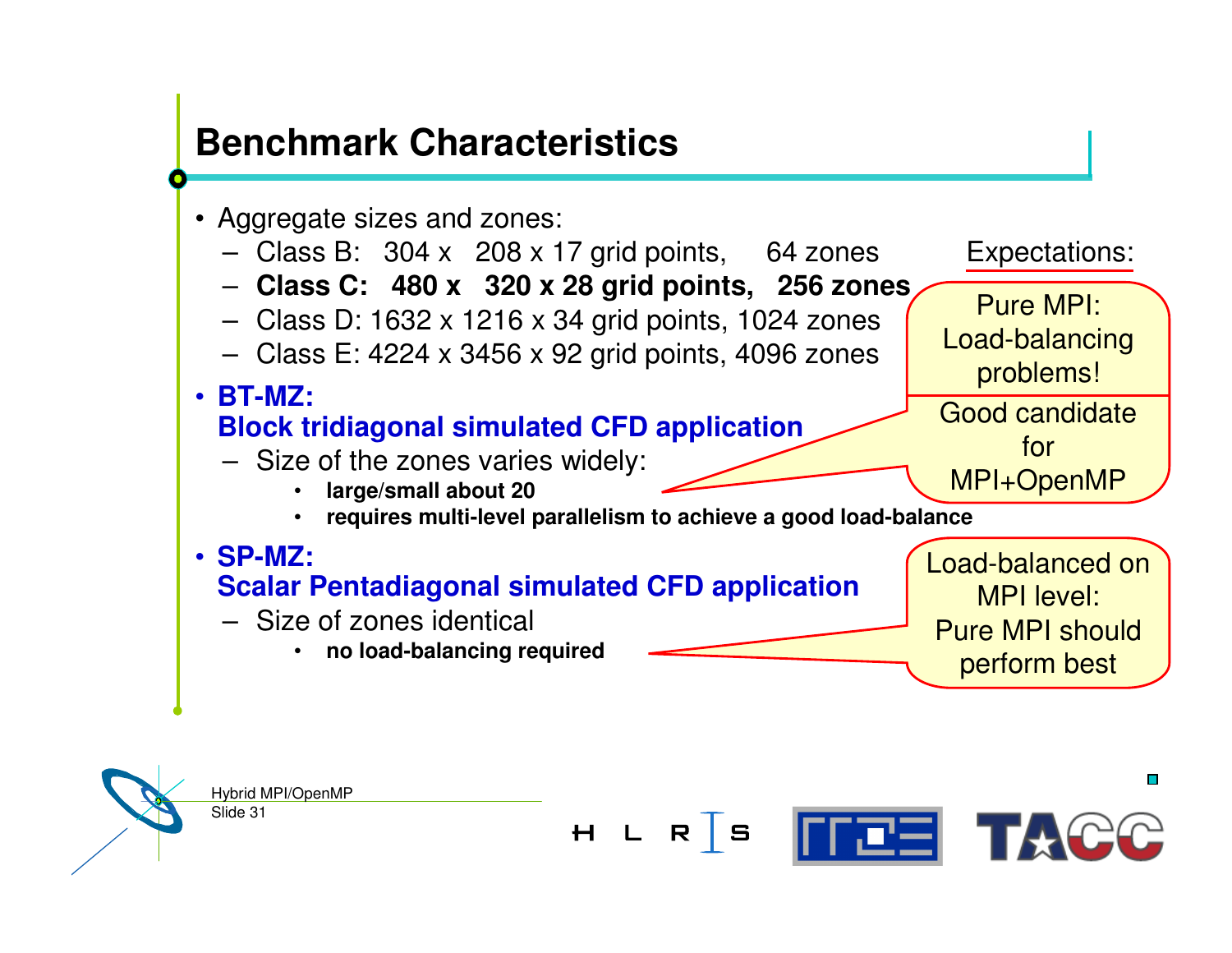# **Cray XT5 Experiments**

- •• Results obtained by the courtesy of the HPCMO Program and the Engineer Research and Development Center Major Shared Resource Center, Vicksburg, MS (http://www.erdc.hpc.mil/index)
- • Cray XT5 is located at the Arctic Region Supercomputing Center (ARSC)
	- 432- Cray XT5 compute nodes with
		- 32 GB of shared memory per node (4 GB per core)
		- 2 quad core 2.3 GHz AMD Opteron processors per node.
		- 1 Seastar2+ Interconnect Module per node.
	- Cray Seastar2+ Interconnect between all compute and login nodes
- • Compilation:
	- Cray ftn compiler based on PGI pgf90 7.2.2
	- ftn -fastsse -tp barcelona-64 -r8 -mp=nonuma
- • Execution :
	- MPICH based MPI-2
	- export OMP\_NUM\_THREADS=*{8,4,2,1}*
	- aprun -n *NPROCS* –N 1 –d 8 ./a.out
	- aprun -n *NPROCS* –S {1,2,4} –d {4,2,1} ./a.out

Hybrid MPI/OpenMP

Slide 32

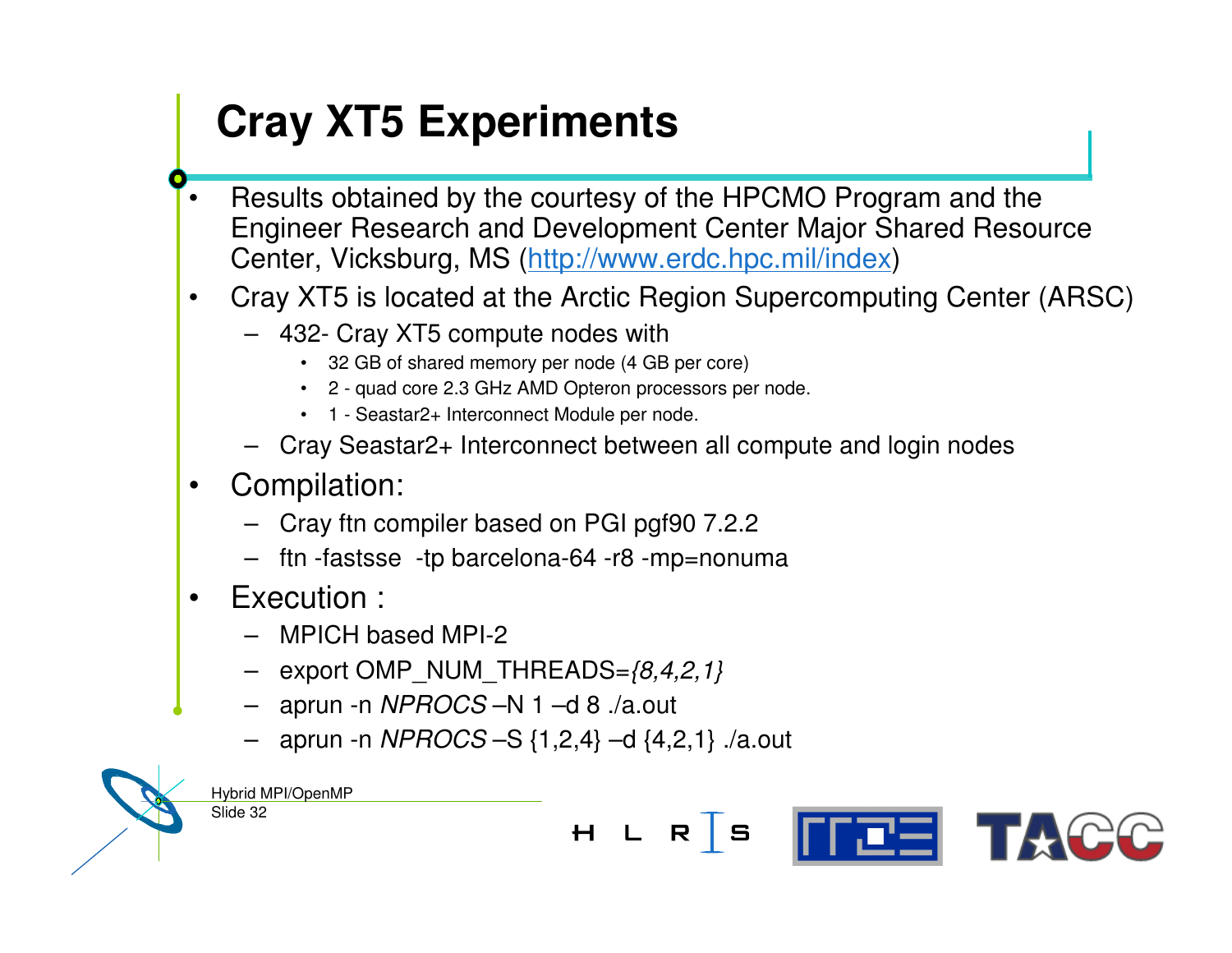#### **Cray XT5 Process Placement**

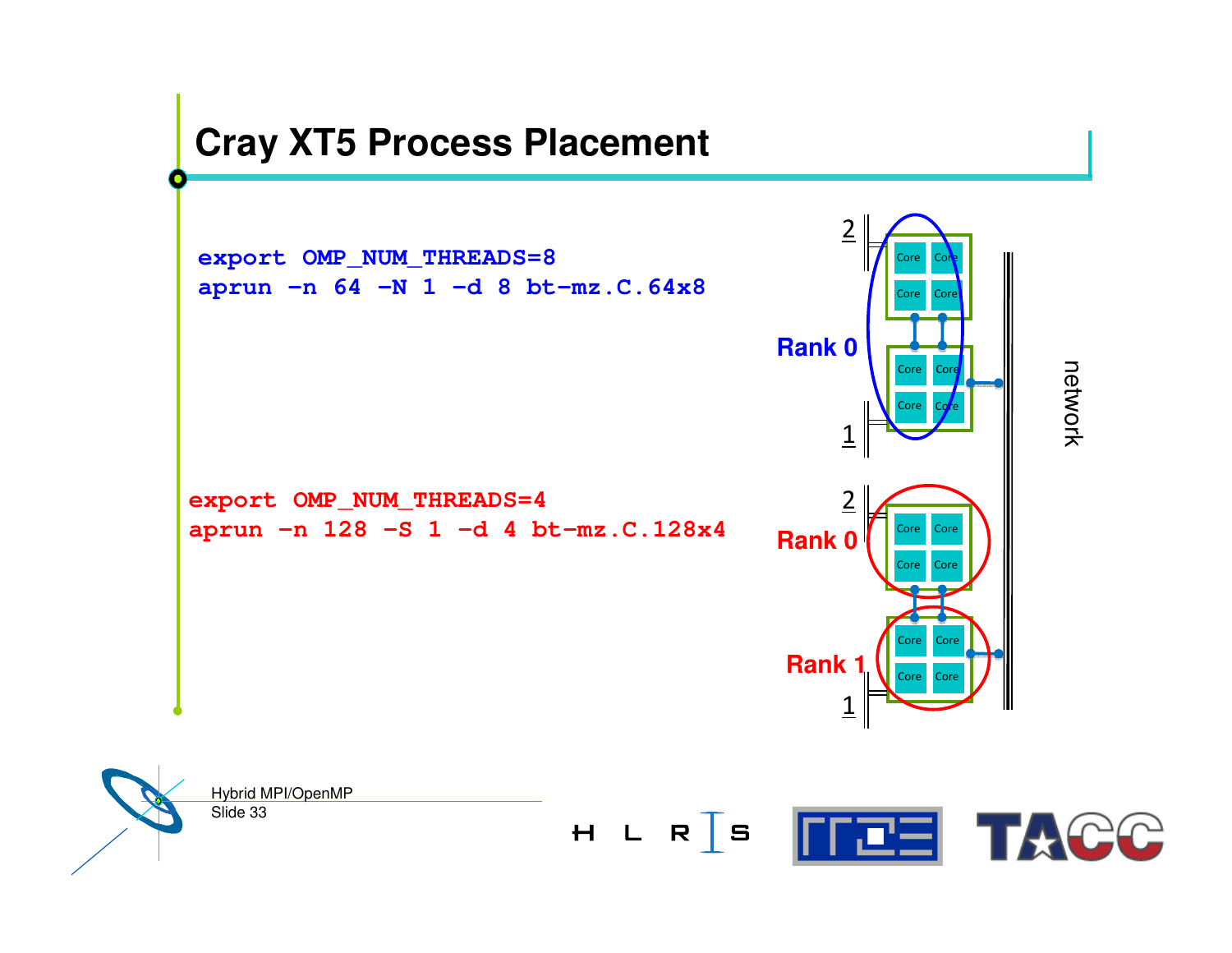